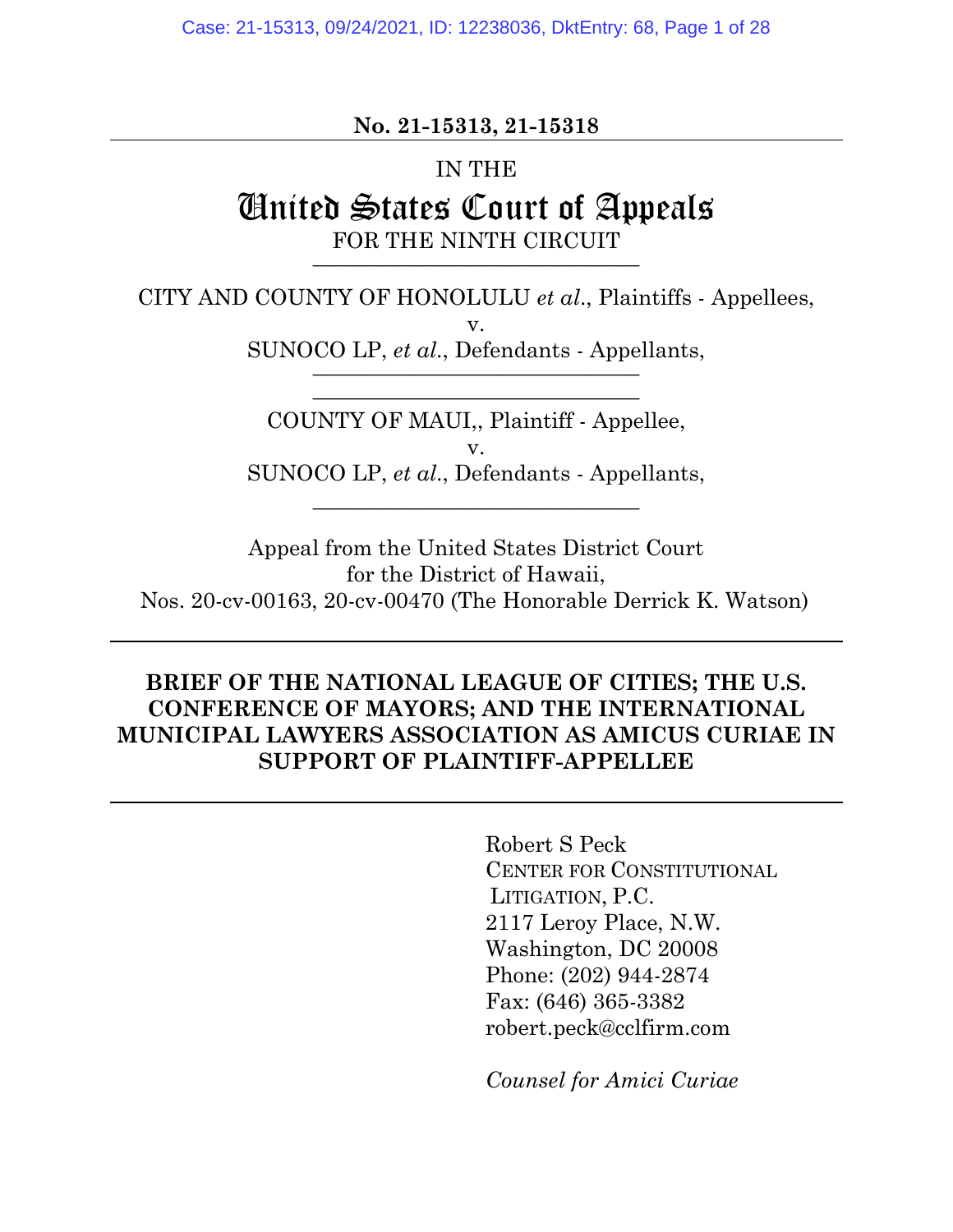## **CORPORATE DISCLOSURE STATEMENT**

Pursuant to Federal Rule of Appellate Procedure 26.1, the National League of Cities, the U.S. Conference of Mayors, and the International Municipal Lawyers Association ("Local Government *Amici*"), by and through their undersigned attorney, hereby certify that they each have no parent corporation and that no publicly held corporation owns 10% or more of any of their stock.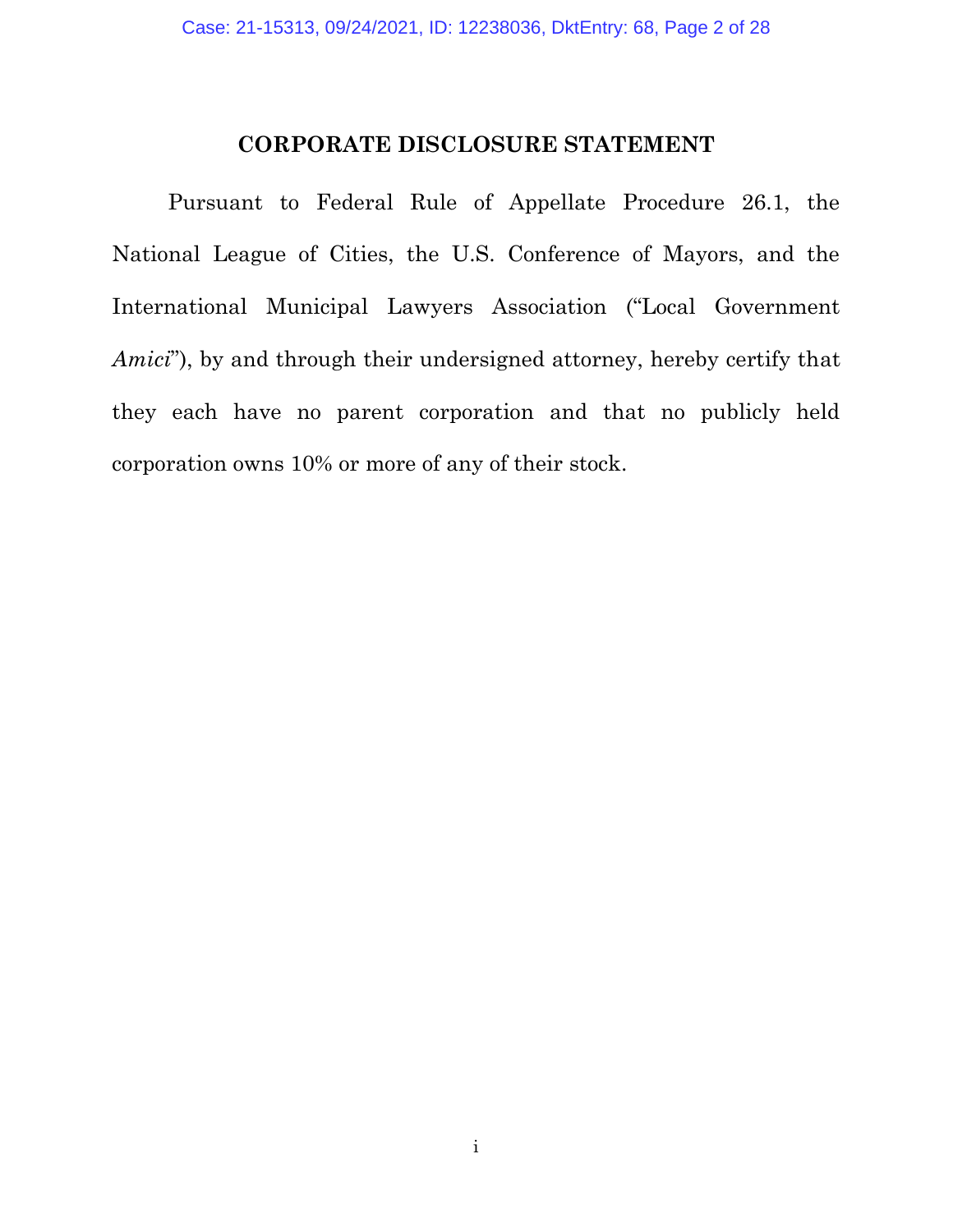# **TABLE OF CONTENTS**

| <b>ARGUMENT</b>     |                                                                                                                                                                                                       |  |
|---------------------|-------------------------------------------------------------------------------------------------------------------------------------------------------------------------------------------------------|--|
| $\mathbf{L}$<br>II. | STATE AND LOCAL GOVERNMENT<br>PLAINTIFFS HAVE THE SAME RIGHTS<br>ENJOYED BY OTHER PLAINTIFFS TO<br>TAILOR THEIR COMPLAINTS TO THE<br>THERE IS NO FEDERAL COMMON-LAW<br>BASIS TO REMOVE THIS MATTER TO |  |
|                     |                                                                                                                                                                                                       |  |
|                     |                                                                                                                                                                                                       |  |
|                     |                                                                                                                                                                                                       |  |
|                     |                                                                                                                                                                                                       |  |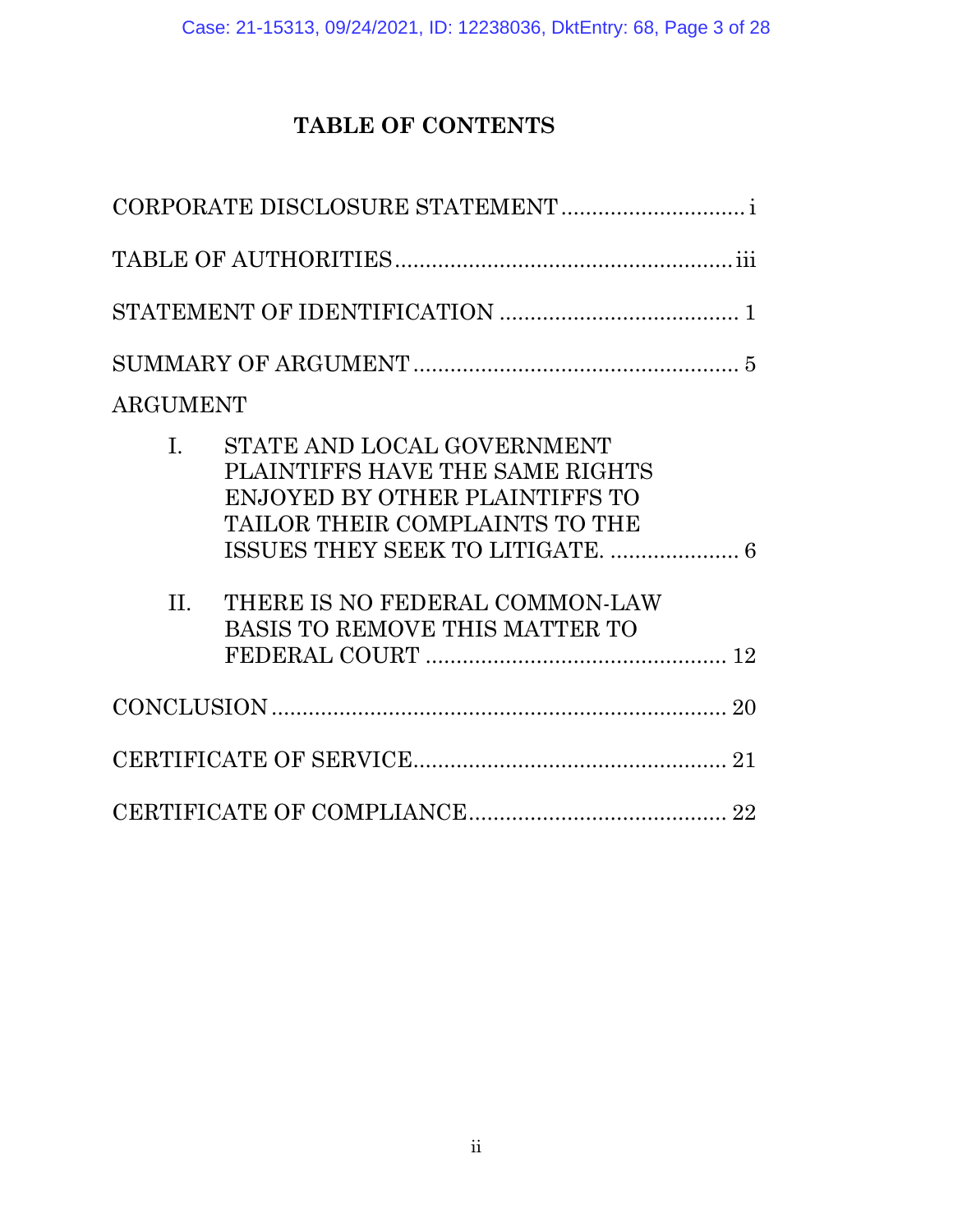# **TABLE OF AUTHORITIES**

| Cases                                                                                                                                     |
|-------------------------------------------------------------------------------------------------------------------------------------------|
| Am. Elec. Power, Co. v. Connecticut ("AEP"), 564 U.S. 410 (2011) 14, 15                                                                   |
|                                                                                                                                           |
|                                                                                                                                           |
| City of Chicago v. Am. Cyanamid Co., 823 N.E.2d 126 (Ill. App. Ct.                                                                        |
| City of Cincinnati v. Beretta U.S.A. Corp., 768 N.E.2d 1136 (Ohio 2002)                                                                   |
| City of Gary v. Smith & Wesson Corp., 801 N.E.2d 1222 (Ind. 2003) 9                                                                       |
|                                                                                                                                           |
| City of Milwaukee v. NL Indus., 762 N.W.2d 757 (Wis. Ct. App. 2008). 10                                                                   |
| City of New York v. Chevron Corp., 993 F.3d 81 (2d Cir. 2021). 16, 17, 19                                                                 |
| City of Oakland v. BP P.L.C., 960 F.3d 570 (9th Cir.), amended $\&$<br>superseded on denial of reh'g, 969 F.3d 895 (9th Cir. 2020), cert. |
| City of Portland v. Monsanto Co., 2017 WL 4236583 (D. Or. Sept. 22,                                                                       |
| City of St. Louis v. Benjamin Moore & Co., 226 S.W.3d 110 (Mo. 2007) 10                                                                   |
| <i>Cleveland v. Ameriquest, 621 F. Supp. 2d 513 (N.D. Ohio 2009)10</i>                                                                    |
| Exxon Co., U.S.A. v. Sofec, Inc., 517 U.S. 830 (1996) 18                                                                                  |
| Franchise Tax Bd. v. Constr. Laborers Vacation Tr. for S. California,                                                                     |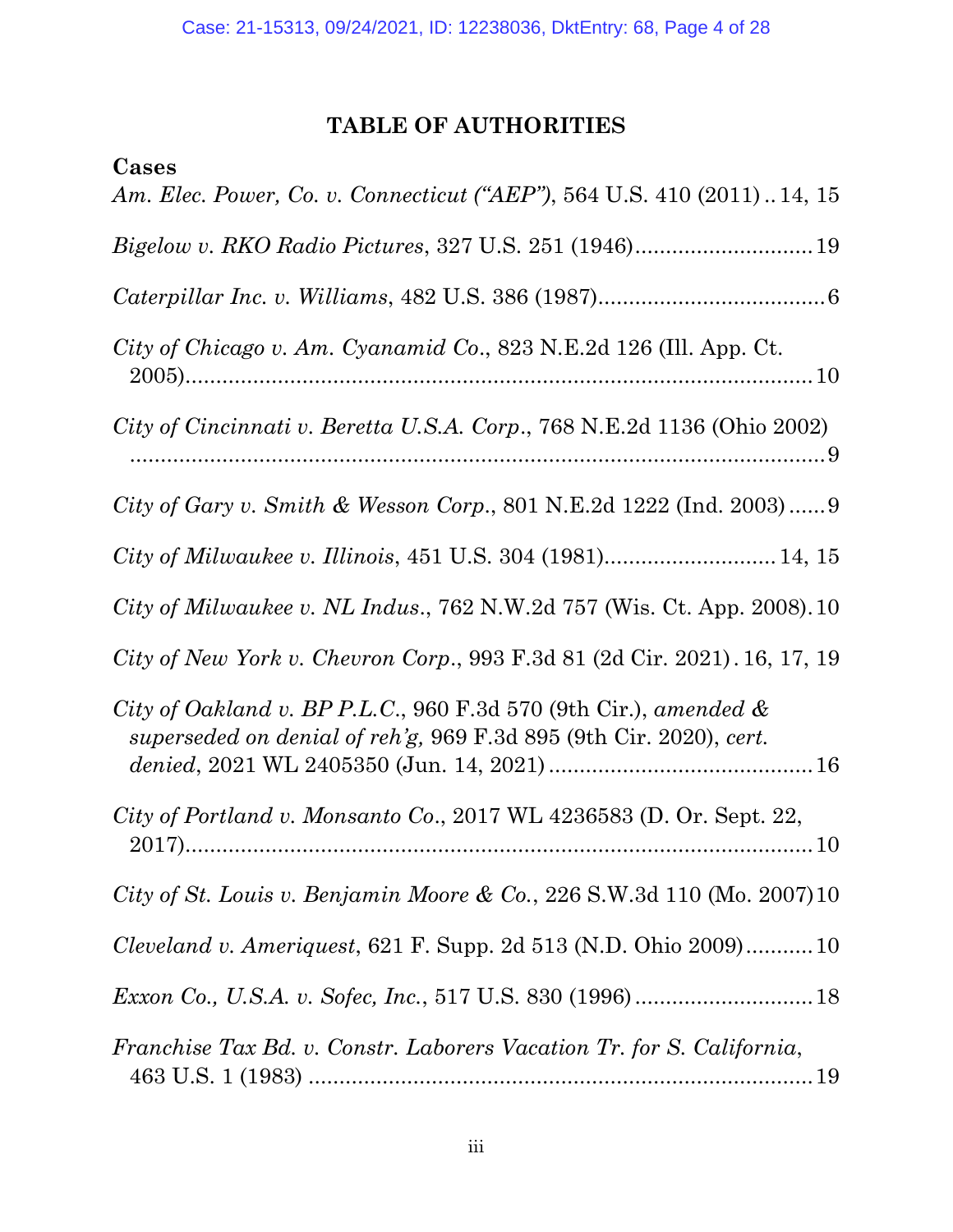| Holmes Grp., Inc. v. Vornado Air Circulation Sys., Inc., 535 U.S. 826                                                                                                                                                                                                                        |
|----------------------------------------------------------------------------------------------------------------------------------------------------------------------------------------------------------------------------------------------------------------------------------------------|
|                                                                                                                                                                                                                                                                                              |
|                                                                                                                                                                                                                                                                                              |
| In re Methyl Tertiary Butyl Ether ("MTBE") Prods. Liab. Litig., 725 F.3d                                                                                                                                                                                                                     |
|                                                                                                                                                                                                                                                                                              |
| <i>In re: National Prescription Opiate Litigation, 1:17 MD-2804</i>                                                                                                                                                                                                                          |
|                                                                                                                                                                                                                                                                                              |
| <i>Merrick v. Diageo Ams. Supply, Inc., 805 F.3d 685 (6th Cir. 2015)</i> 15                                                                                                                                                                                                                  |
| Milwaukee & St. Paul Ry. Co. v. Kellogg, 94 U.S. 469 (1876) 18                                                                                                                                                                                                                               |
| N.Y. Trap Rock Corp. v. Town of Clarkstown, 299 N.Y. 77, 85 N.E.2d                                                                                                                                                                                                                           |
| <i>New SD, Inc. v. Rockwell Int'l Corp., 79 F.3d 953 (9th Cir. 1996)13</i>                                                                                                                                                                                                                   |
| <i>People v. ConAgra Grocery Prod. Co., 227 Cal. Rptr. 3d 499 (Ct. App.</i><br>2017), reh'g denied (Dec. 6, 2017), rev. denied (Feb. 14, 2018), cert.<br>denied sub nom. ConAgra Grocery Prod. Co. v. California, 139 S.Ct.<br>377 (2018), and cert. denied sub nom. Sherwin-Williams Co. v. |
|                                                                                                                                                                                                                                                                                              |
|                                                                                                                                                                                                                                                                                              |
|                                                                                                                                                                                                                                                                                              |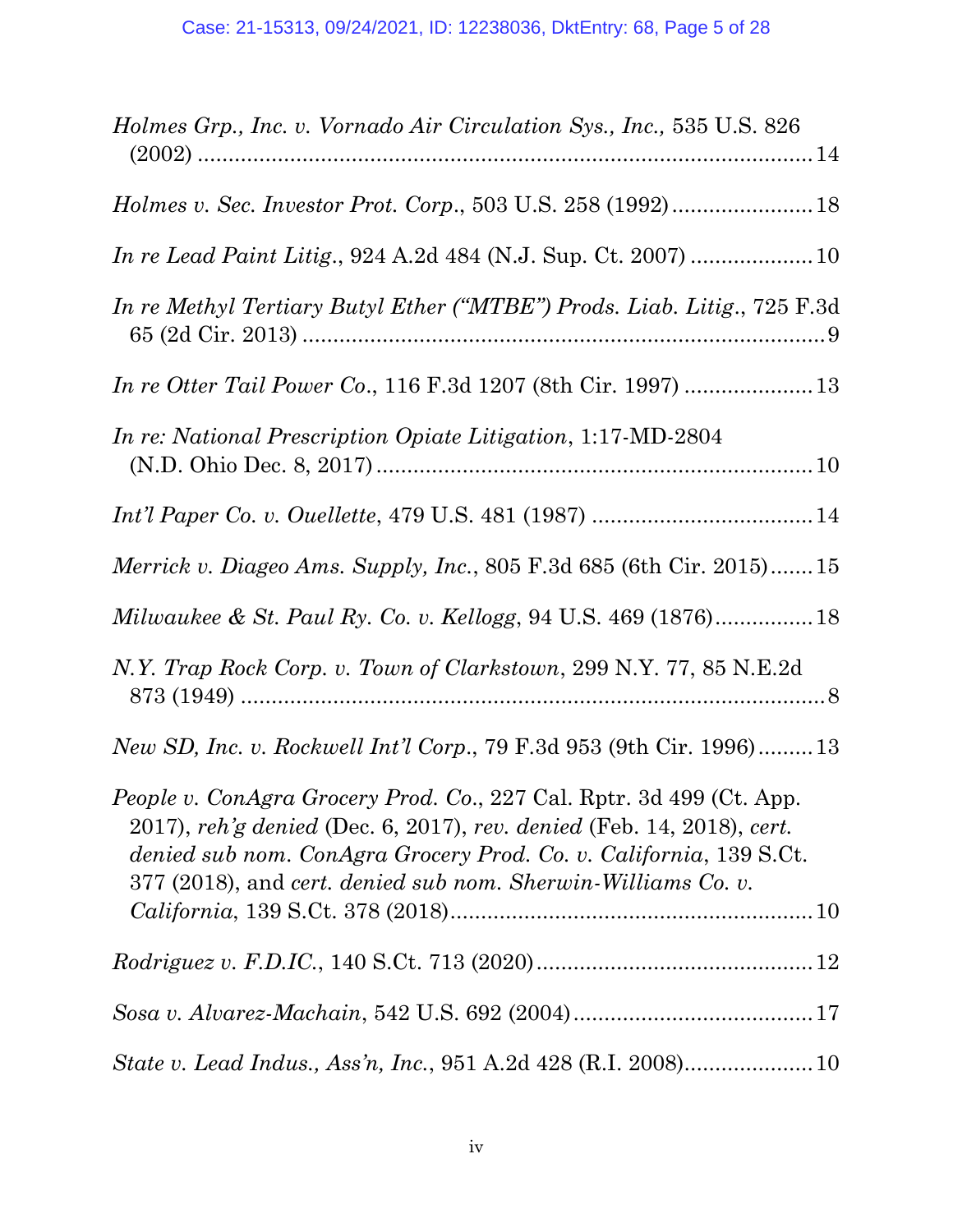| State v. Purdue Pharma LP, No. CJ 2017-816 (Okl. Dist. Aug. 26, 2019)                                                                                                                                                                        |
|----------------------------------------------------------------------------------------------------------------------------------------------------------------------------------------------------------------------------------------------|
| <i>Texas Indus., Inc. v. Radcliff Materials, Inc., 451 U.S. 630 (1981)13</i>                                                                                                                                                                 |
|                                                                                                                                                                                                                                              |
| <i>White v. Smith &amp; Wesson Corp.</i> , 97 F. Supp. 2d 816 (N.D. Ohio 2000)9                                                                                                                                                              |
| <b>Statutes</b>                                                                                                                                                                                                                              |
|                                                                                                                                                                                                                                              |
| <b>Other Authorities</b><br>2 M. Keely et al., Ch. 11: Built Environment, Urban System, and Cities<br>in Impacts, Risks, and Adaptation in the United States: The Fourth<br>National Climate Assessment (D.R. Reidmiller et al. eds., 2018)3 |
|                                                                                                                                                                                                                                              |
| W. Page Keeton <i>et al.</i> , Prosser and Keeton on the Law of Torts (5th ed.                                                                                                                                                               |
| William L. Prosser, <i>Private Action for Public Nuisance</i> , 52 Va. L. Rev.                                                                                                                                                               |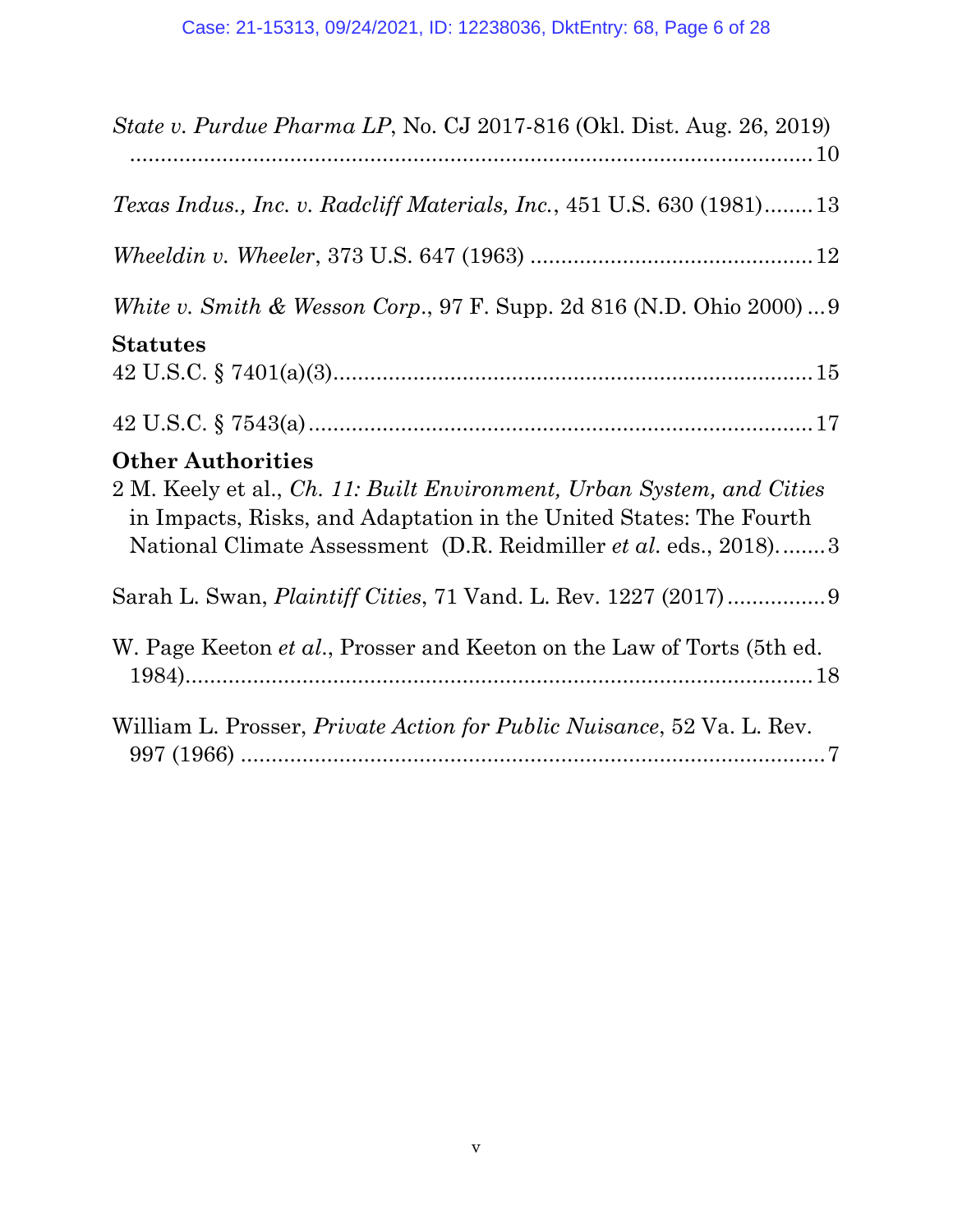## **STATEMENT OF IDENTIFICATION**<sup>1</sup>

Local Government *Amici* comprise three of the nation's leading local government associations. The National League of Cities (NLC) is the oldest and largest organization representing municipal governments throughout the United States. Its mission is to strengthen and promote cities as centers of opportunity, leadership, and governance. Working in partnership with forty-nine State municipal leagues, NLC serves as a national advocate for more than 19,000 cities and towns, representing more than 218 million Americans. Its Sustainable Cities Institute serves as a resource hub for climate change mitigation and adaptation for cities.

The U.S. Conference of Mayors (USCM) is the official non-partisan organization of U.S. cities with a population of more than 30,000 people (approximately 1,400 cities in total). USCM is home to the Mayors

<sup>1</sup>Pursuant to Federal Rule of Appellate Procedure 29(a)(4)(E), *Amici* state that no party's counsel authored this brief, and no party, party's counsel, or person other than *amici* or its members or counsel contributed financial support intended to fund the preparation or submission of this brief.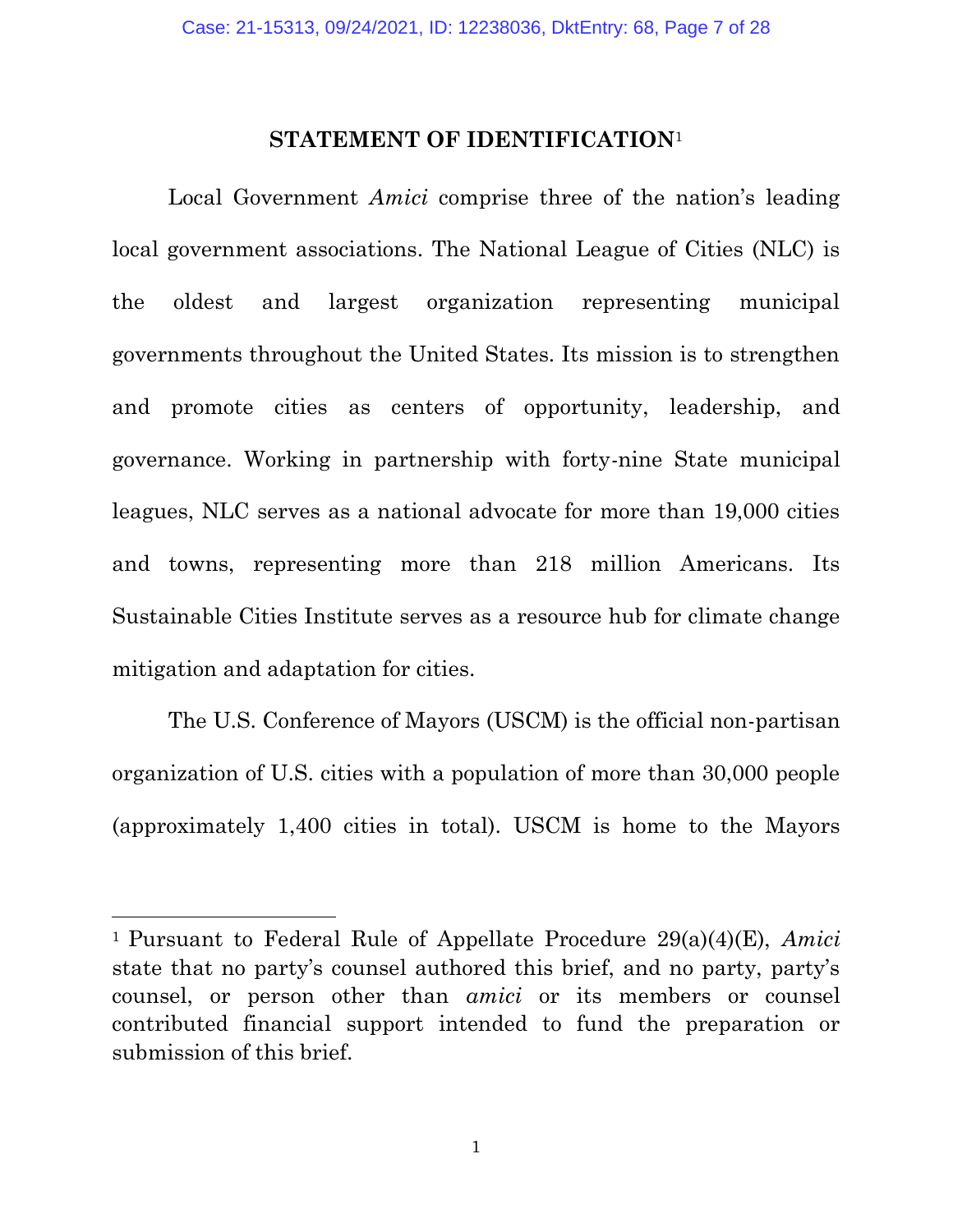Climate Protection Center, formed to assist with implementation of the Mayors Climate Protection Agreement.

The International Municipal Lawyers Association (IMLA) is a nonprofit, nonpartisan professional organization consisting of more than 2,500 members. The membership is composed of local government entities, including cities and counties, and subdivisions thereof, as represented by their chief legal officers, state municipal leagues, and individual attorneys. IMLA serves as an international clearinghouse of legal information and cooperation on municipal legal matters. Established in 1935, IMLA is the oldest and largest association of attorneys representing United States municipalities, counties, and special districts.

More than eighty percent of Americans now live in urban areas, and even more of them work there; as a consequence, Local Government *Amici*'s members are responsible for understanding the risks to and planning for the wellbeing of the great majority of Americans. The concentration of people, activity, and infrastructure in cities makes them uniquely valuable economically. It also serves to compound the adverse impacts of a host of climatic changes, including sea-level rise;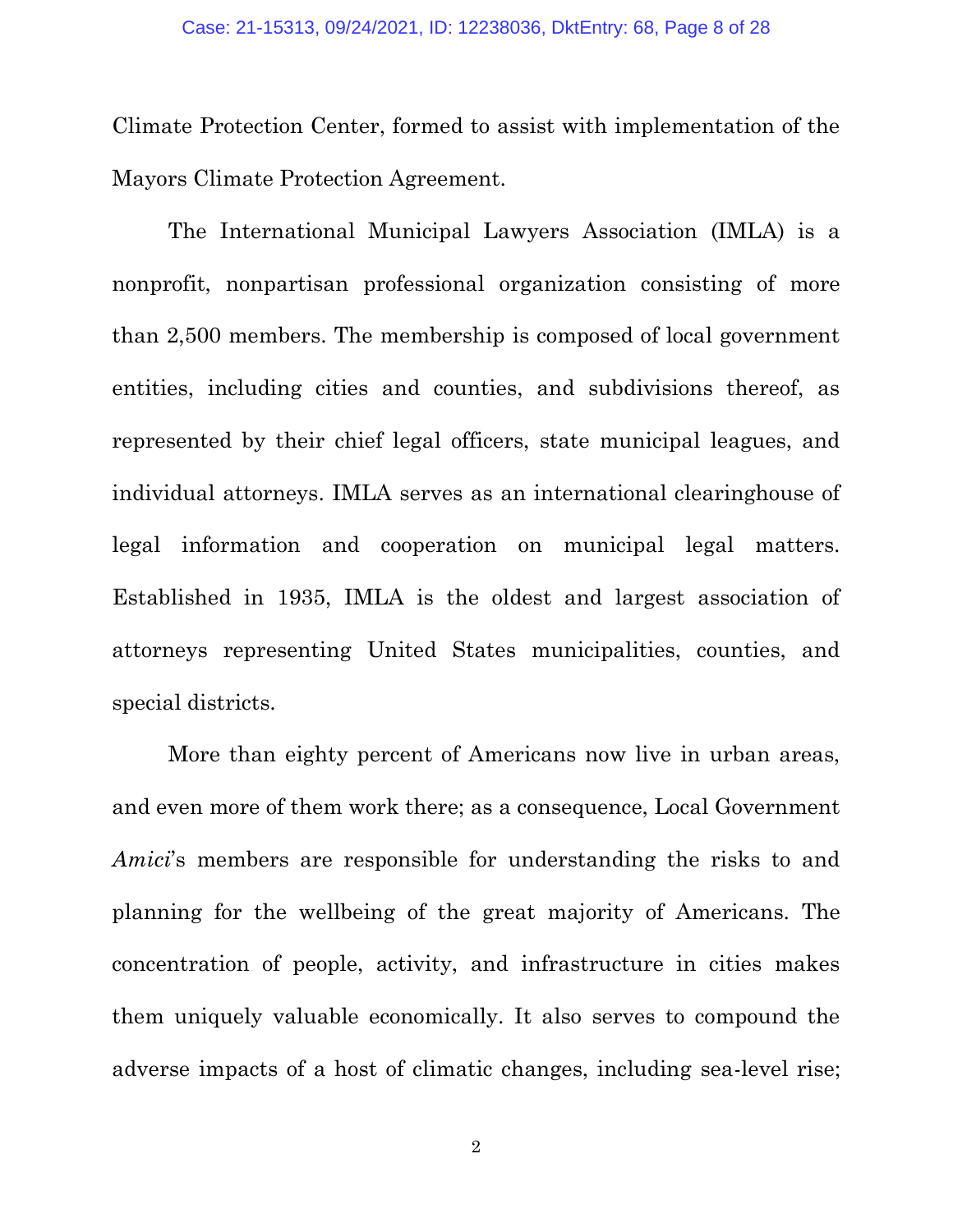increasingly frequent and severe storms that pose immediate threats to human life and critical infrastructure; damaged and disappearing coastlines; degraded ecosystems and reduced ecosystem services function; increases in heat-related deaths; poor air quality and exacerbated health problems; longer droughts that combine with increased temperatures and water evaporation rates to strain water supplies; and heightened wildfire risk. *See* 2 M. Keely et al., *Ch. 11: Built Environment, Urban System, and Cities* in Impacts, Risks, and Adaptation in the United States: The Fourth National Climate Assessment 444–47 (D.R. Reidmiller *et al*. eds., 2018).

Local Government *Amici* have a unique interest in the Court's proper recognition of state-court jurisdiction over state law claims for injuries arising from climate change consequences – or any other issue in which state and local governments, as plaintiffs, seek to adjudicate state law claims. The district court properly found that it lacked subject-matter jurisdiction over Plaintiff's state law claims. Judicial conversion of a variety of well-pleaded state law claims into vaguely defined federal common law claims, and the exercise of federal jurisdiction over them that Defendants seek, would threaten to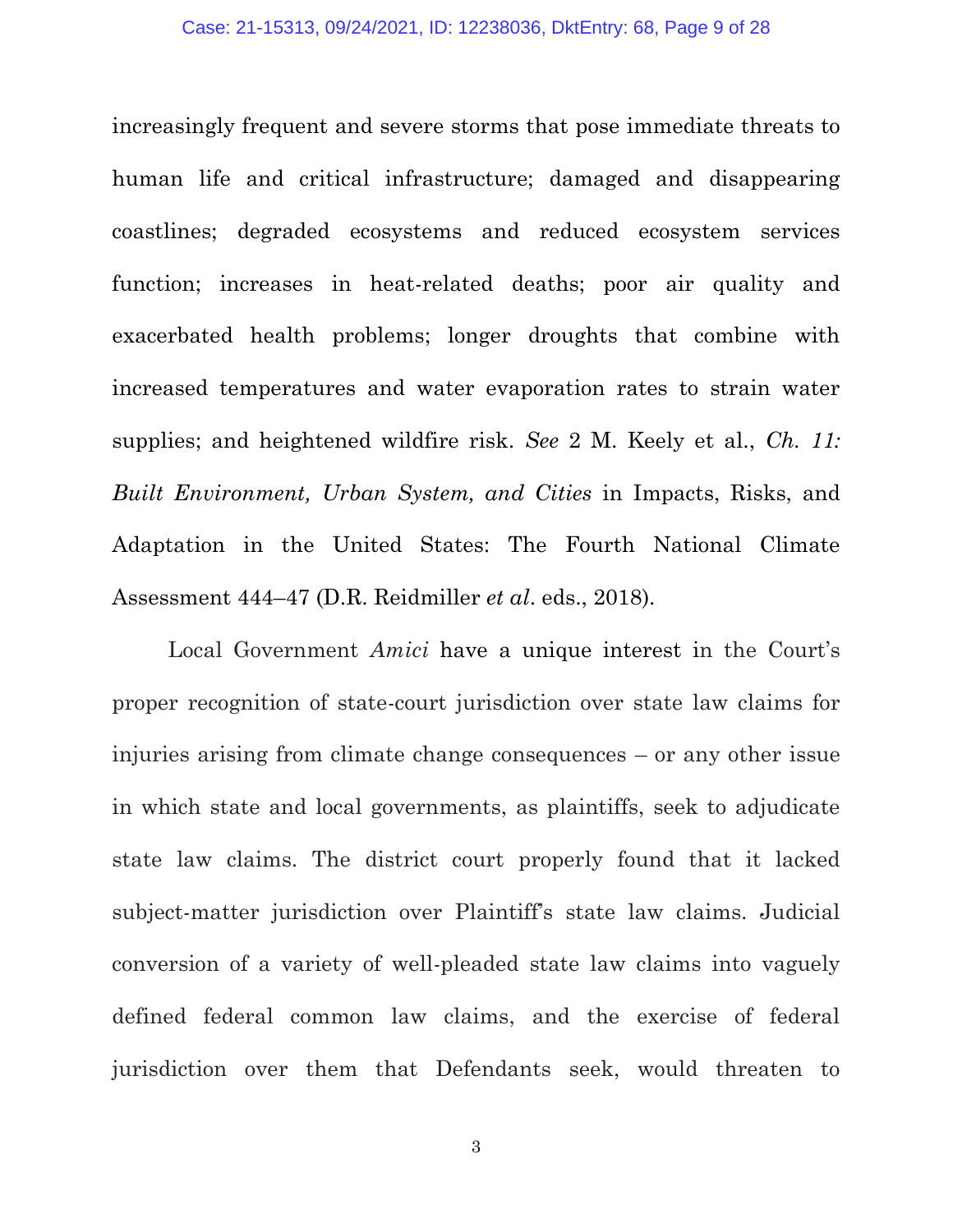#### Case: 21-15313, 09/24/2021, ID: 12238036, DktEntry: 68, Page 10 of 28

fundamentally intrude upon municipal governments' authority within our federalist system to rely on state law and state courts to seek redress for localized harms. In a contemporary world defined by complex economic and environmental systems that transcend multiple borders, even conduct arising in part outside a municipality nonetheless can cause highly damaging local impacts that are subject to state law.

The district court's decision in this case is fully consistent with essential federalism principles and recognizes the right of state and local governments to bring state-law claims for climate change harms in state courts. Local Government *Amici* respectfully urge this Court to affirm the district court's decision to remand for lack of subject-matter jurisdiction and sustain the viability of Plaintiff's state law claims.

Local Government *Amici* file this brief pursuant to Rule 29(a) of the Federal Rules of Appellate Procedure. All parties to the appeal have consented to the filing of this brief.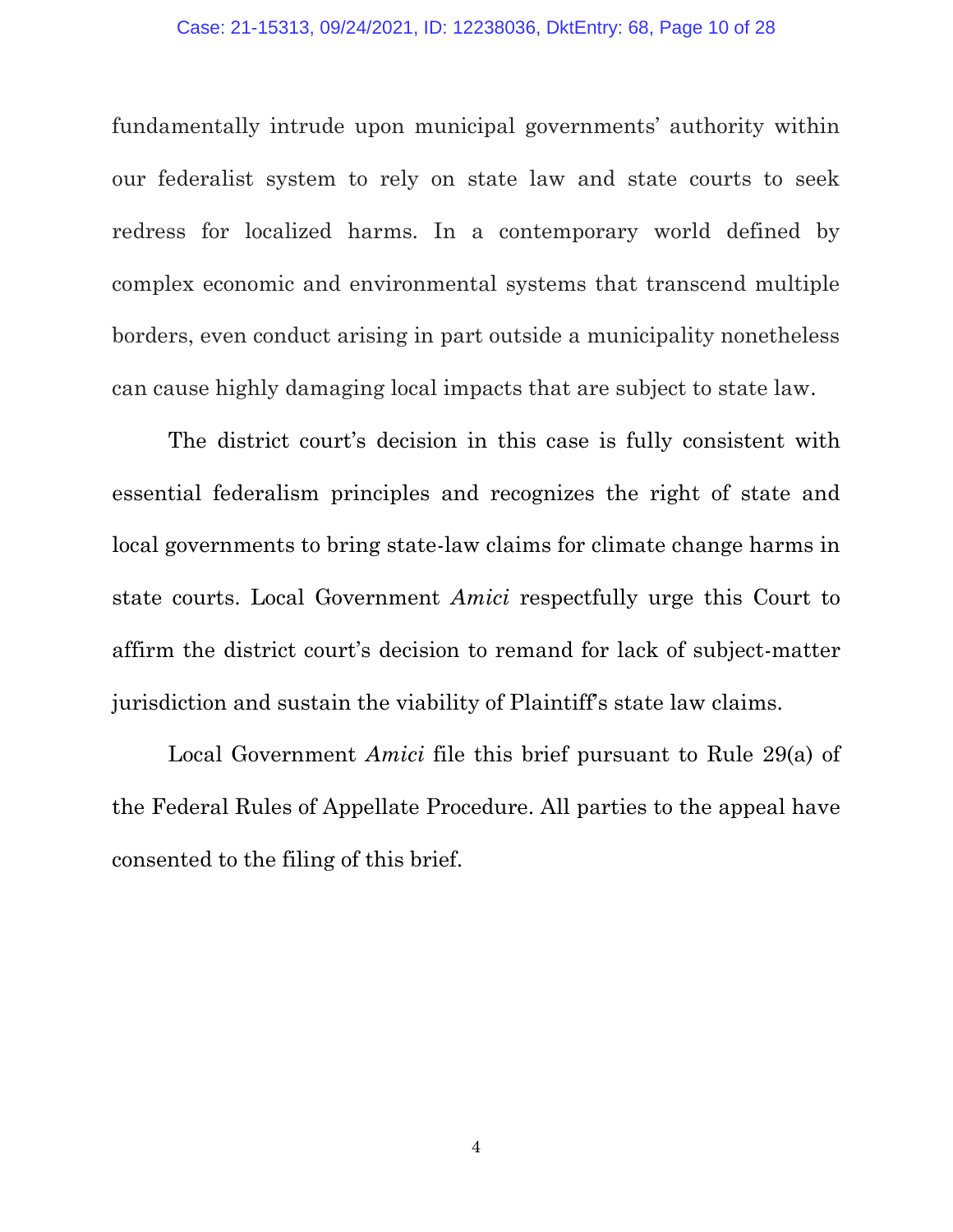#### **SUMMARY OF ARGUMENT**

State and local government plaintiffs, no less than other plaintiffs, are entitled to be the master of their claims and have a right to plead purely state-law claims to assure that their case is heard in state court. Doing so is not artful pleading, but a straightforward application of the well-pleaded complaint rule.

Cities and counties have joined states in litigating a wide variety of concerns, from asbestos and tobacco health issues to pharmaceutical and chemical disputes that affect the health of their residents and their own livability. So long as the cases seek to vindicate state law, as here, there is no purchase to turn them into federal-law issues.

This is particularly true when the basis for removal is the very limited and narrow category of federal common law. Federal courts do not possess the same plenary common-law authority that state courts retain, but only that which is inherently federal or authorized by Congress. Here, there is no congressional authorization for the Court to declare federal common law or exercise jurisdiction. Moreover, Congress has affirmatively eliminated the former federal common-law aspects of the environmental issues raised here, displacing them with the Clean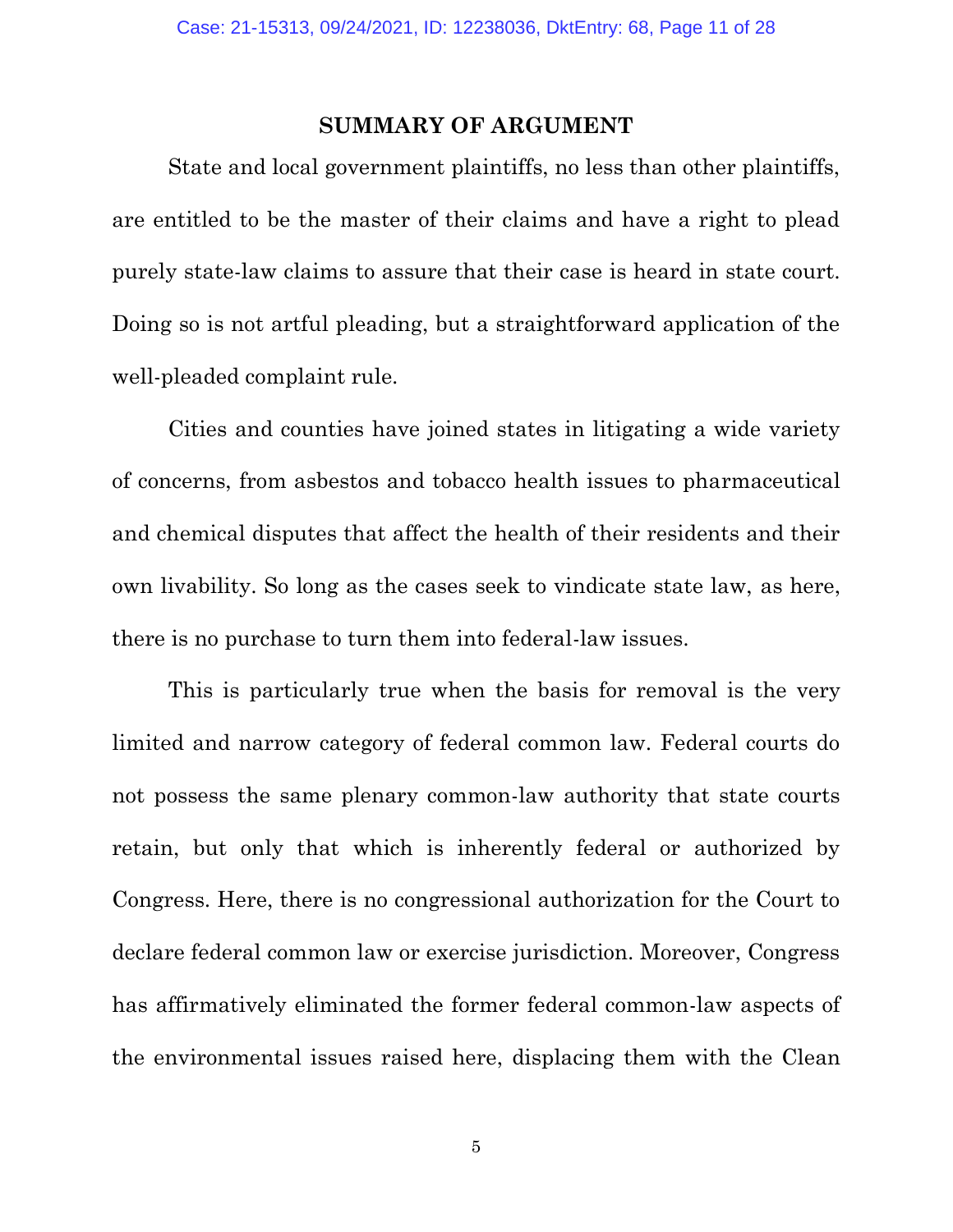Air Act, which does not completely preempt the field but leaves ample room for the state-law claims advanced by the City and County of Honolulu and the County of Maui. In that respect, the Clean Air Act maintains the federal-state balance that is central to our constitutional system. This commitment to federalism recognizes the authority of state courts to decide whether ordinary preemption applies to any of the State's claims. This Court should affirm the district court's order to remand further proceedings to state court.

#### **ARGUMENT**

# **I. STATE AND LOCAL GOVERNMENT PLAINTIFFS HAVE THE SAME RIGHTS ENJOYED BY OTHER PLAINTIFFS TO TAILOR THEIR COMPLAINTS TO THE ISSUES THEY SEEK TO LITIGATE.**

The "well-pleaded complaint" rule "makes the plaintiff the master of the claim; he or she may avoid federal jurisdiction by exclusive reliance on state law." *Caterpillar Inc. v. Williams*, 482 U.S. 386, 392 (1987). Under the rule, "federal jurisdiction exists only when a federal question is presented on the face of the plaintiff's properly pleaded complaint." *Id*.

Here, Plaintiffs' complaints are inarguably based on state law. It asserts common-law claims for nuisance, failure to warn, and trespass.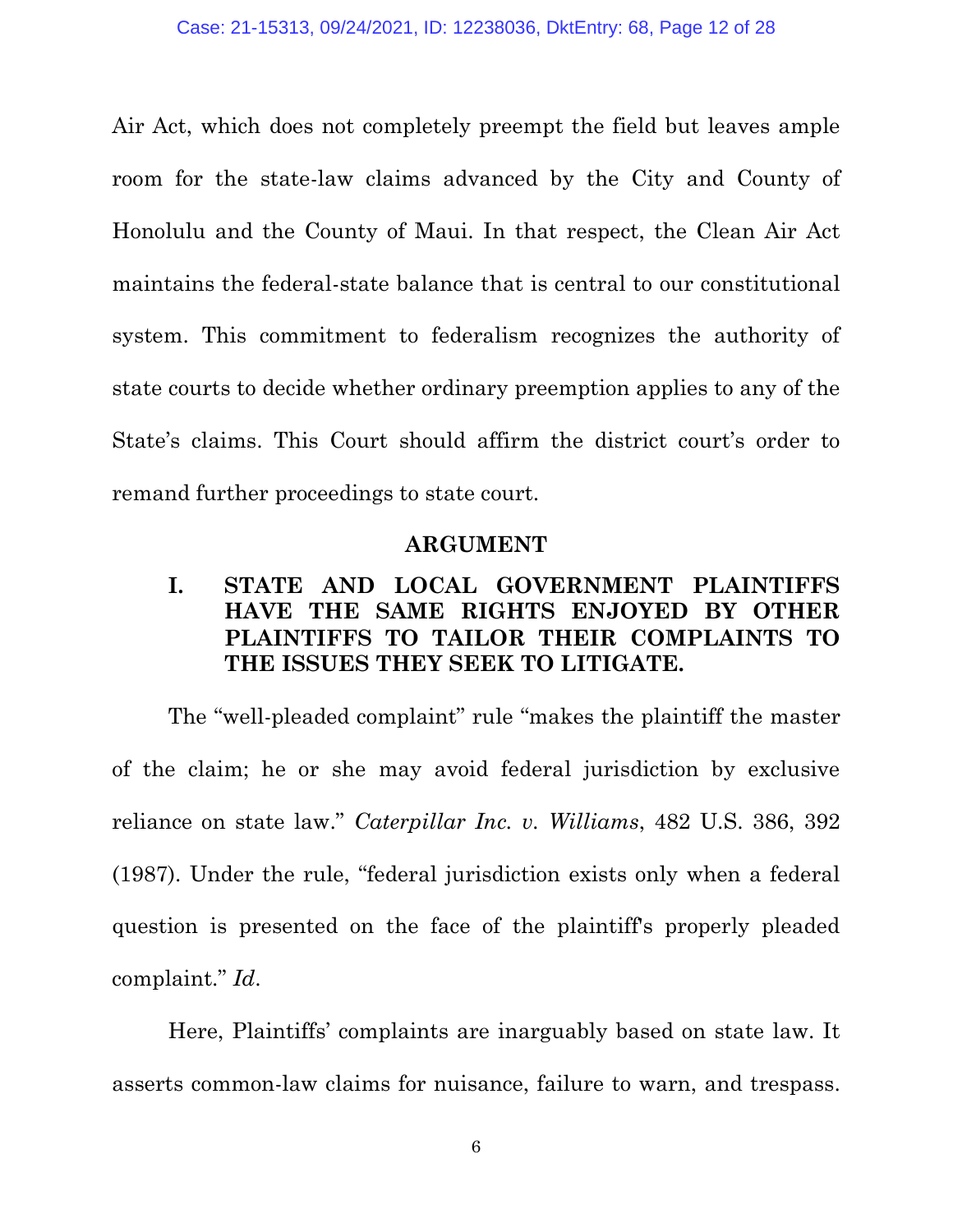That the plaintiff here are city or county governments does not alter the inquiry. The recognition that plaintiffs are masters of their claim applies with full force to state and local government plaintiffs, as it does to all other plaintiffs. The state-law obligations that are the basis of this lawsuit provide an important means for state and local governments to seek abatement of and damages for localized harms arising from commercial activities, even if they cross jurisdictional boundaries, as well as justice for their most vulnerable residents suffering those harms.

State and local governments have, for instance, long employed state public nuisance law to address conduct offensive to the community, from environmental pollution to red-light districts, as an exercise of their inherent and reserved police power. *See* William L. Prosser, *Private Action for Public Nuisance*, 52 Va. L. Rev. 997 (1966) (tracing the history of public nuisance). As the New York Court of Appeals noted some 80 years ago, in a statement emblematic of conditions nationwide:

[W]here the public health is involved, the right of the town to bring such an action to restrain a public nuisance may be tantamount to its right of survival… [I]t is clear that a public nuisance which injures the health of the citizens of a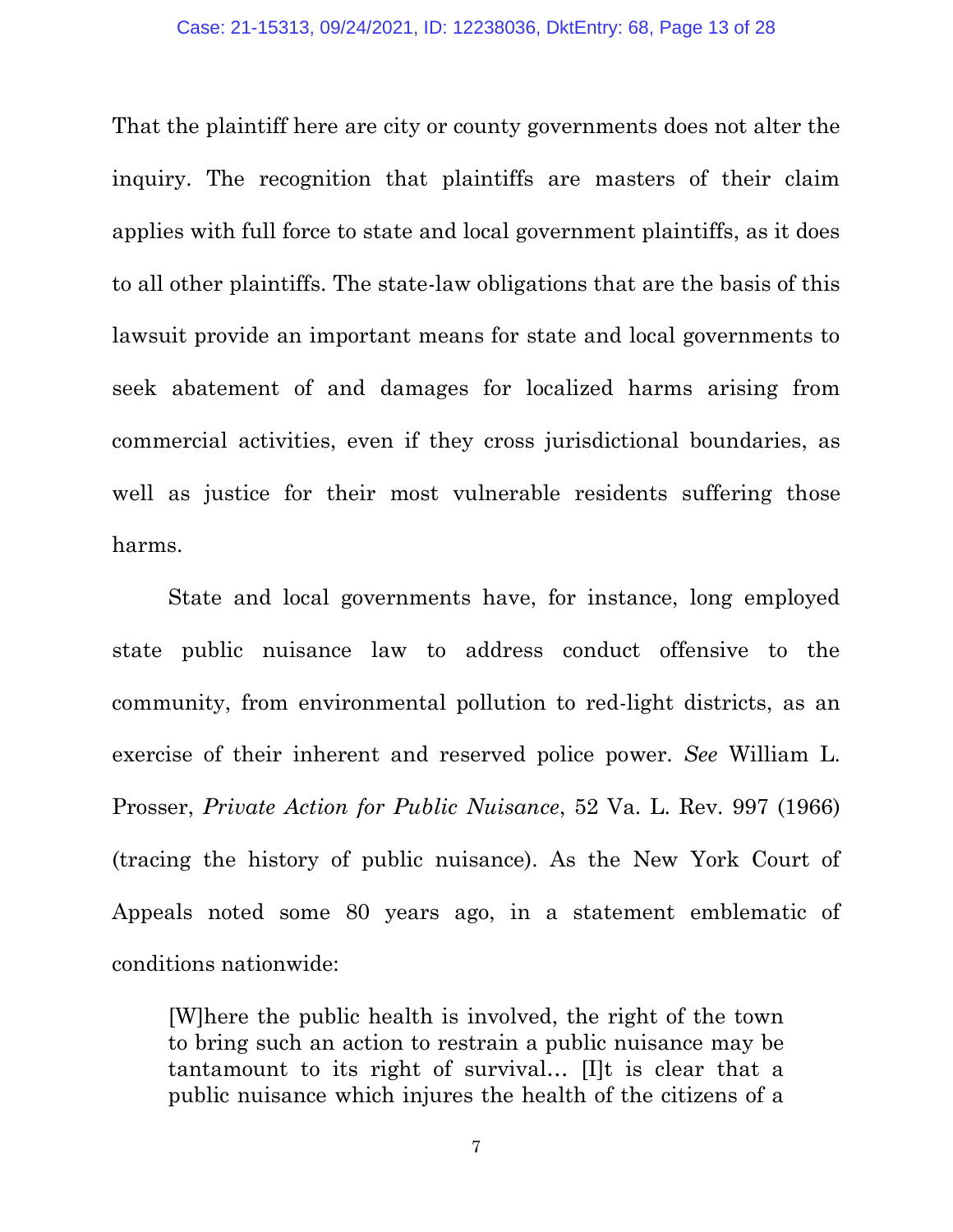municipality imperils the very existence of that municipality as a governmental unit. The right to exist necessarily implies the right to take such steps as are essential to protect existence.

*N.Y. Trap Rock Corp. v. Town of Clarkstown*, 299 N.Y. 77, 84, 85 N.E.2d 873, 877-78 (1949). Other state laws, particularly where the public health is at issue, deserve no lesser respect.

In the long history of public nuisance litigation, courts have always played a crucial role, balancing competing interests to determine where there has been an "unreasonable interference" with a public right. State and federal legislation addressing particular social problems has undoubtedly reduced the domain of public nuisance and similar doctrines, but it has not eliminated it. The same narrowing of cognizable claims has occurred for other tort, product liability, and trespass actions. Indeed, these causes of action continue to play a vital role for cities, allowing cities to play a *parens patriae*-like role on behalf of their residents and offering an opportunity to hold private actors accountable for harms that result from their tortious failure to warn and wrongful promotion of dangerous products.

Cities' modern use of state-law claims, in both state and federal courts, to address cross-jurisdictional issues began more than three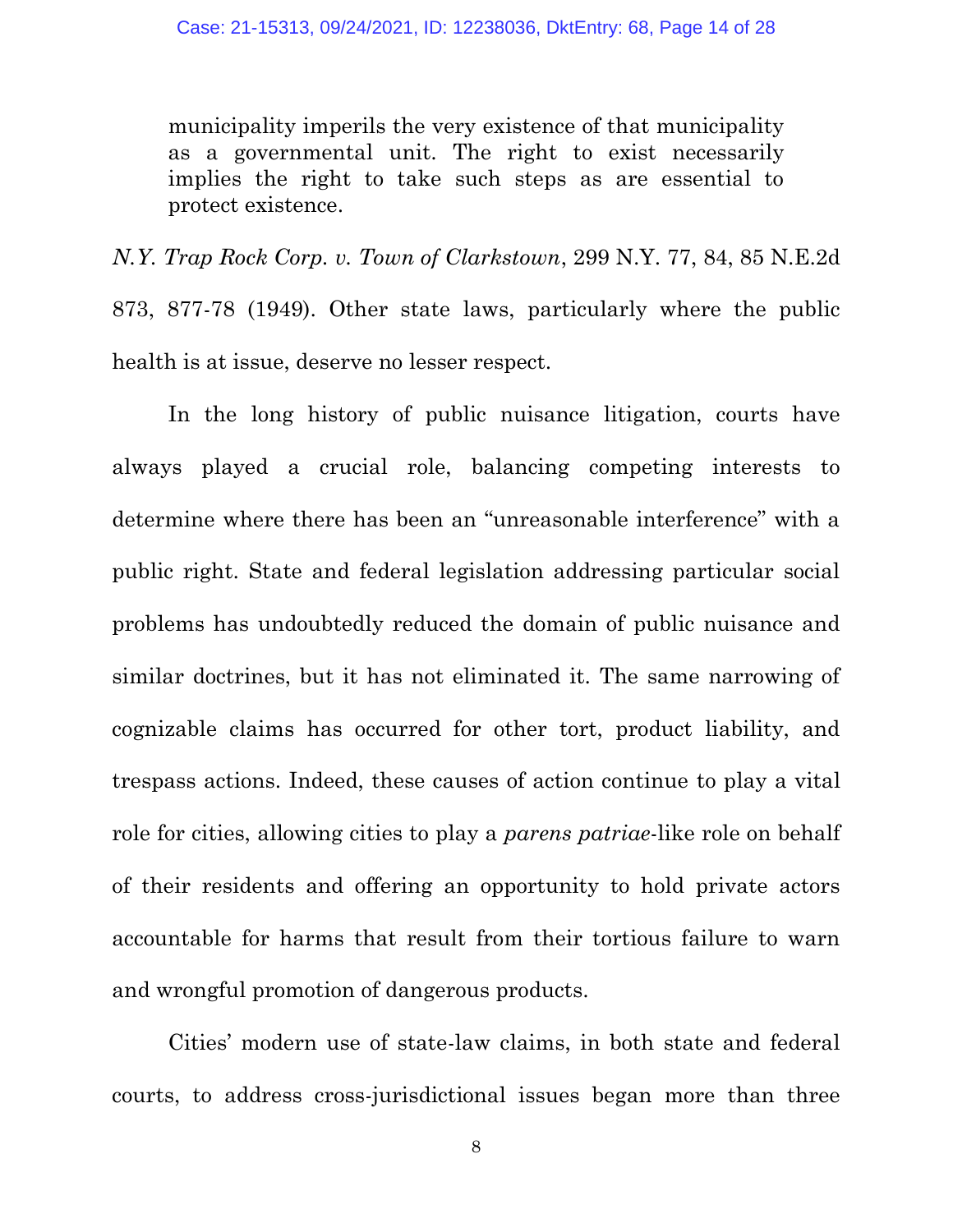decades ago, when cities joined state attorneys general litigating asbestos and tobacco claims. *See* Sarah L. Swan, *Plaintiff Cities*, 71 Vand. L. Rev. 1227, 1233 (2017). In the mid-1990s, cities again sought to protect their residents by suing the gun industry, invoking state public nuisance, among other claims. *See, e.g., City of Gary v. Smith & Wesson Corp*., 801 N.E.2d 1222, 1227 (Ind. 2003) (upholding claims for public nuisance, negligent sale, negligent design, and misleading and deceptive advertising); *City of Cincinnati v. Beretta U.S.A. Corp*., 768 N.E.2d 1136, 1142 (Ohio 2002) (upholding claims for public nuisance, negligence, negligent design, and failure to warn); *White v. Smith & Wesson Corp*., 97 F. Supp. 2d 816, 829 (N.D. Ohio 2000) (allowing public nuisance and negligent design claims).

A decade later, cities pursued state public nuisance, tort, and product liability claims to abate the harms caused by the gasoline additive MTBE and by lead paint. *See, e.g., In re Methyl Tertiary Butyl Ether ("MTBE") Prods. Liab. Litig*., 725 F.3d 65, 121 (2d Cir. 2013); *People v. ConAgra Grocery Prod. Co*., 227 Cal. Rptr. 3d 499, 598 (Ct. App. 2017), *reh'g denied* (Dec. 6, 2017), *rev. denied* (Feb. 14, 2018), *cert. denied sub nom. ConAgra Grocery Prod. Co. v. California*, 139 S.Ct. 377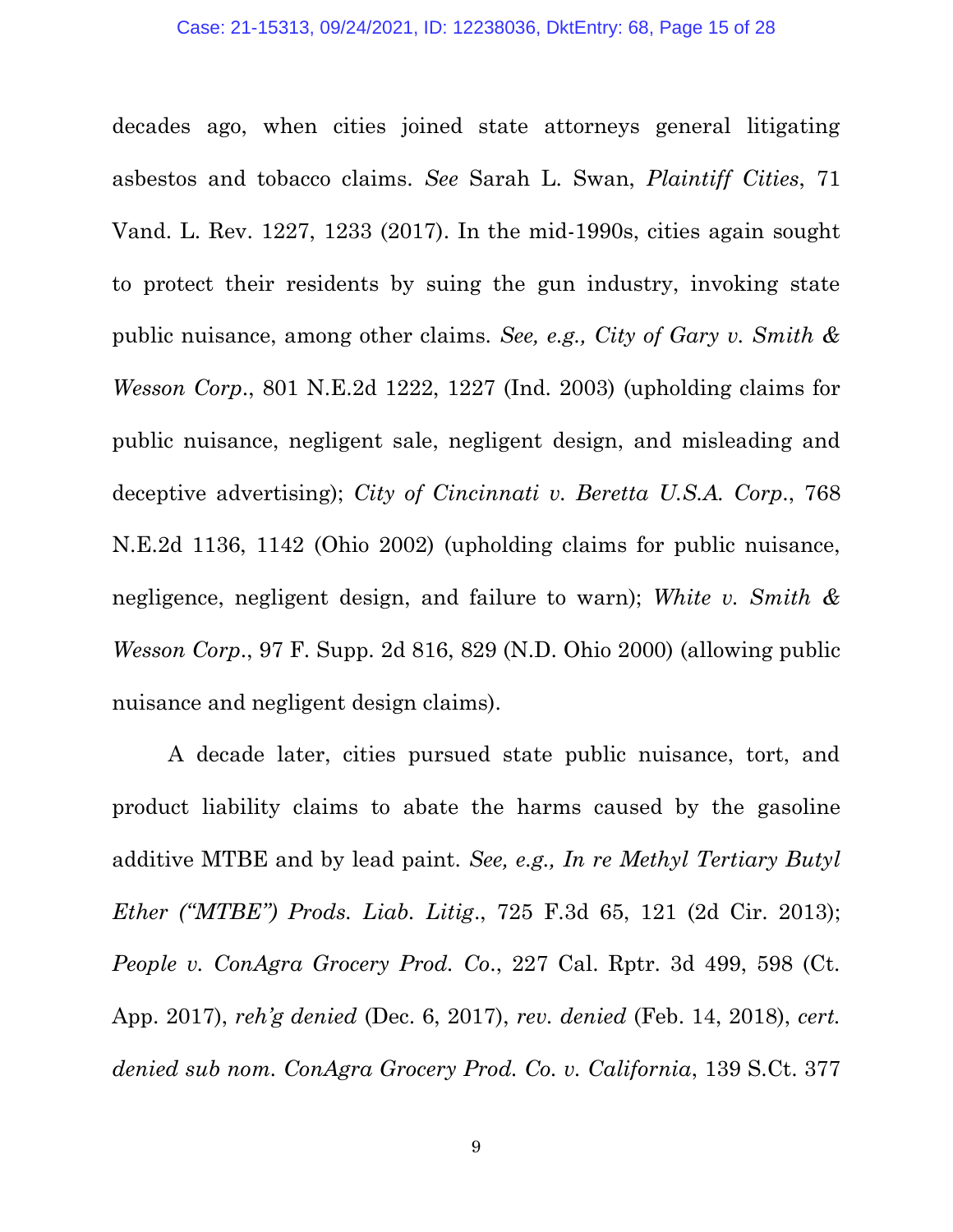(2018), and *cert. denied sub nom. Sherwin-Williams Co. v. California*, 139 S.Ct. 378 (2018); *City of Milwaukee v. NL Indus*., 762 N.W.2d 757, 770 (Wis. Ct. App. 2008); *State v. Lead Indus., Ass'n, Inc.*, 951 A.2d 428, 458 (R.I. 2008); *In re Lead Paint Litig*., 924 A.2d 484, 503 (N.J. Sup. Ct. 2007); *City of St. Louis v. Benjamin Moore & Co.*, 226 S.W.3d 110, 116 (Mo. 2007); *City of Chicago v. Am. Cyanamid Co*., 823 N.E.2d 126, 140 (Ill. Ct. App. 2005).

In recent years, cities have brought similar cases against financial institutions for the consequences of the subprime mortgage crisis, against pharmaceutical companies to help carry the costs needed to address the opioid epidemic, and against Monsanto to compensate for harms from Polychlorinated Biphenyl (PCB) contamination. *See, e.g., Cleveland v. Ameriquest*, 621 F. Supp. 2d 513, 536 (N.D. Ohio 2009); *In re: National Prescription Opiate Litigation*, 1:17-MD-2804 (N.D. Ohio Dec. 8, 2017); *City of Portland v. Monsanto Co*., 2017 WL 4236583 (D. Or. Sept. 22, 2017). *See also State v. Purdue Pharma LP*, No. CJ 2017- 816 (Okl. Dist. Aug. 26, 2019) (finding pharmaceutical company liable for public nuisance where false and misleading statements caused opioid epidemic).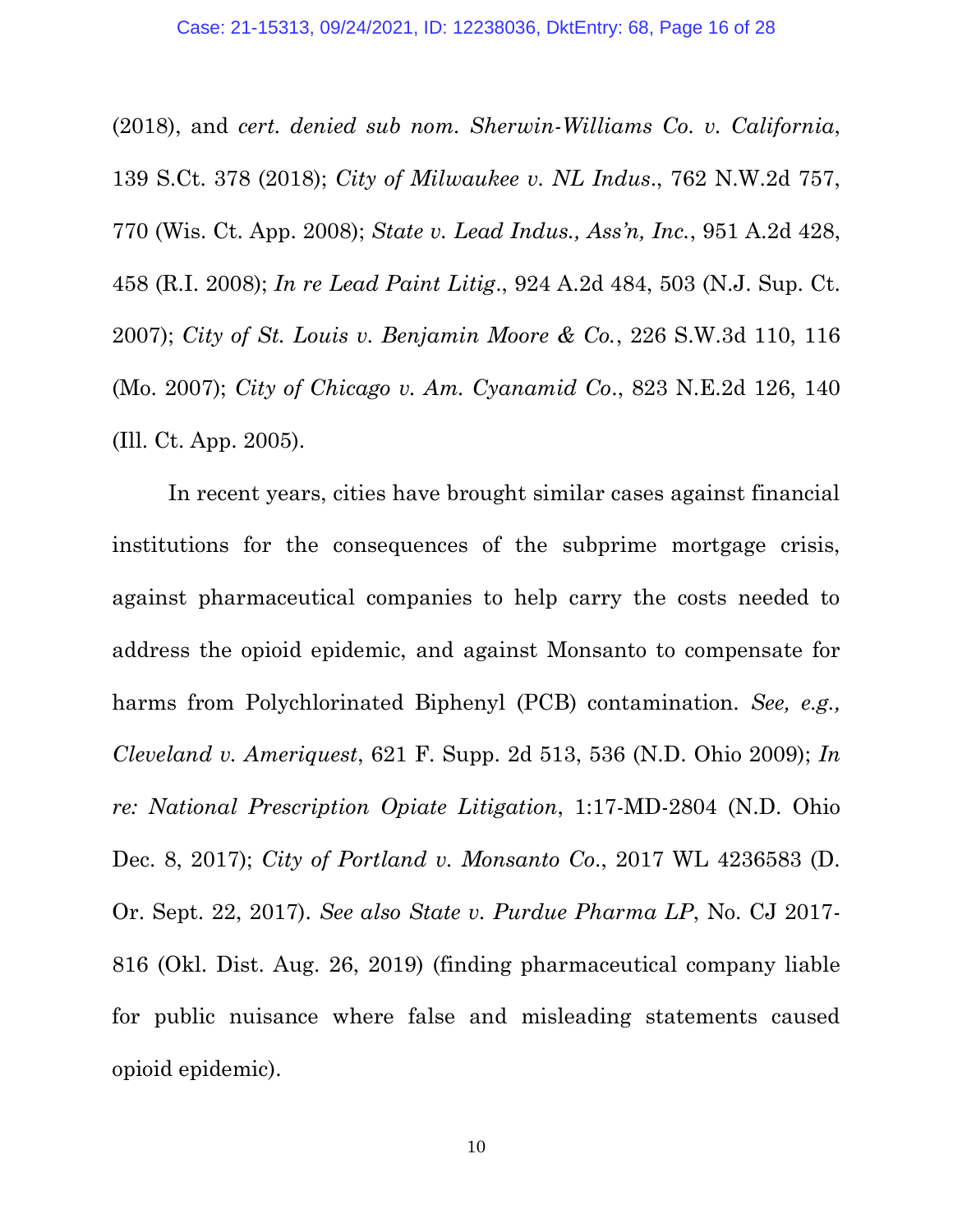All these cases involved claims under state law, and none saw a state-law claim judicially converted into a federal common-law claim, much less converted into a federal claim for subject-matter jurisdiction purposes, only to then find the federal claim displaced by a federal statute, as Defendants seek to do here.

There is no reason to treat this case differently from the efforts described above. Plaintiffs have pleaded very traditional state law claims based on defendants' misrepresentations that fossil fuel products were not hazardous to the planet when it knew better, as well as public nuisance and related claims. None of these are federal causes of action.

This is not a case about regulating greenhouse gas emissions anywhere, controlling federal fossil fuel leasing programs on public lands, or dictating foreign governments' climate policies or energy regimes. This case raises textbook claims under state law, seeking to allocate fairly a portion of the significant costs required to protect state residents from harms inflicted by Defendants' campaign of deception, wrongful promotion of their dangerous products, and creation of a public nuisance.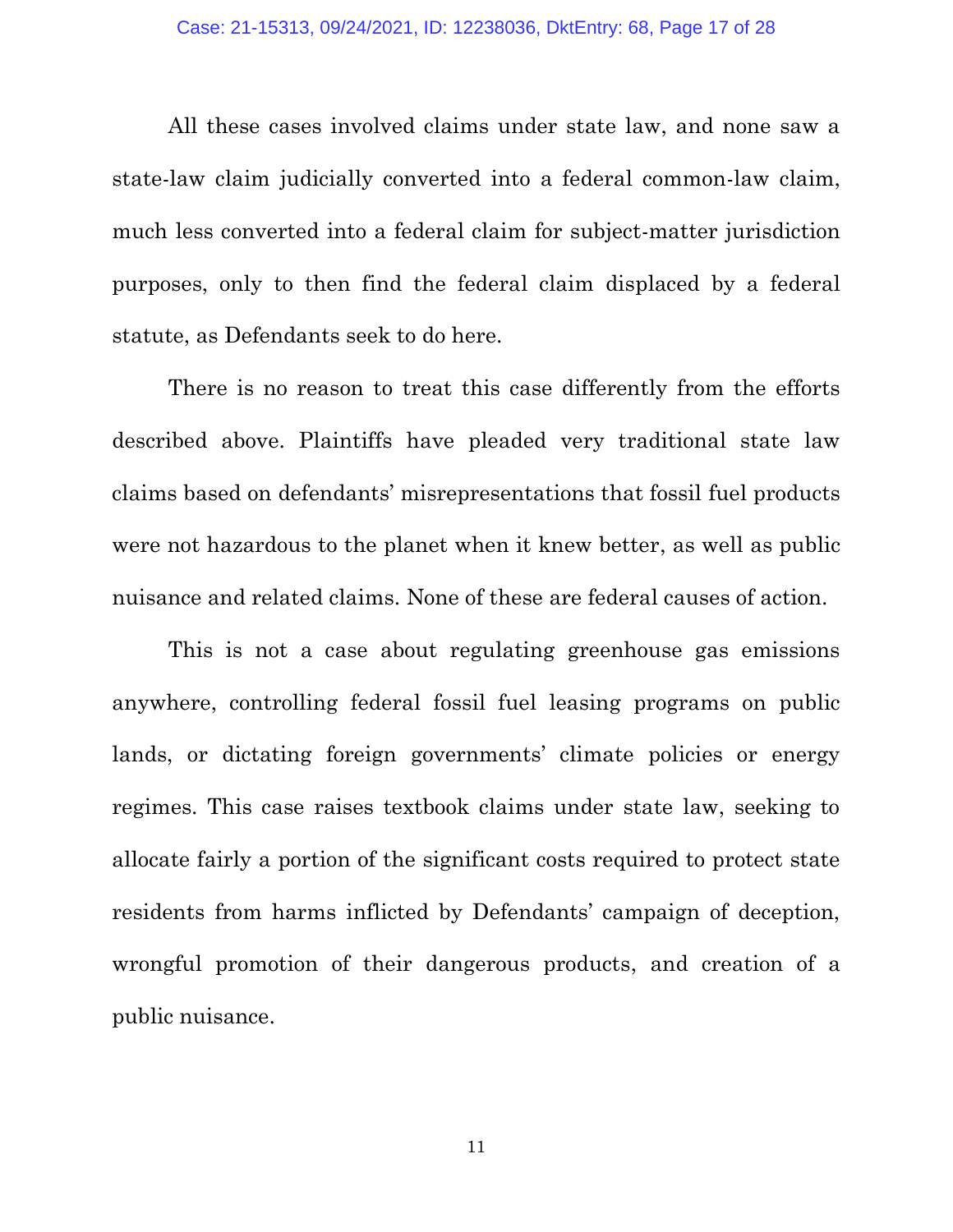Defendants' claims about a need for uniformity across the nation might or might not be desirable public policy, but it is neither necessary nor mandated by federal law. A judicial endorsement of that approach would have extraordinary implications for how federal policy is formulated. The decision to remand by the district court should be upheld.

## **II. THERE IS NO FEDERAL COMMON-LAW BASIS TO REMOVE THIS MATTER TO FEDERAL COURT.**

Defendants assert that the central allegations of Plaintiffs' complaints are matters of federal common law, but the assertion is more imaginative than real and would disrupt the federal-state balance that guides jurisdictional decisions.

The Supreme Court has instructed that "[j]udicial lawmaking in the form of federal common law plays a necessarily modest role under a Constitution that vests the federal government's 'legislative Powers' in Congress and reserves most other regulatory authority to the States." *Rodriguez v. F.D.IC.*, 140 S.Ct. 713, 717 (2020). For that reason, the "instances where [federal courts] have created federal common law are few and restricted." *Wheeldin v. Wheeler*, 373 U.S. 647, 651 (1963).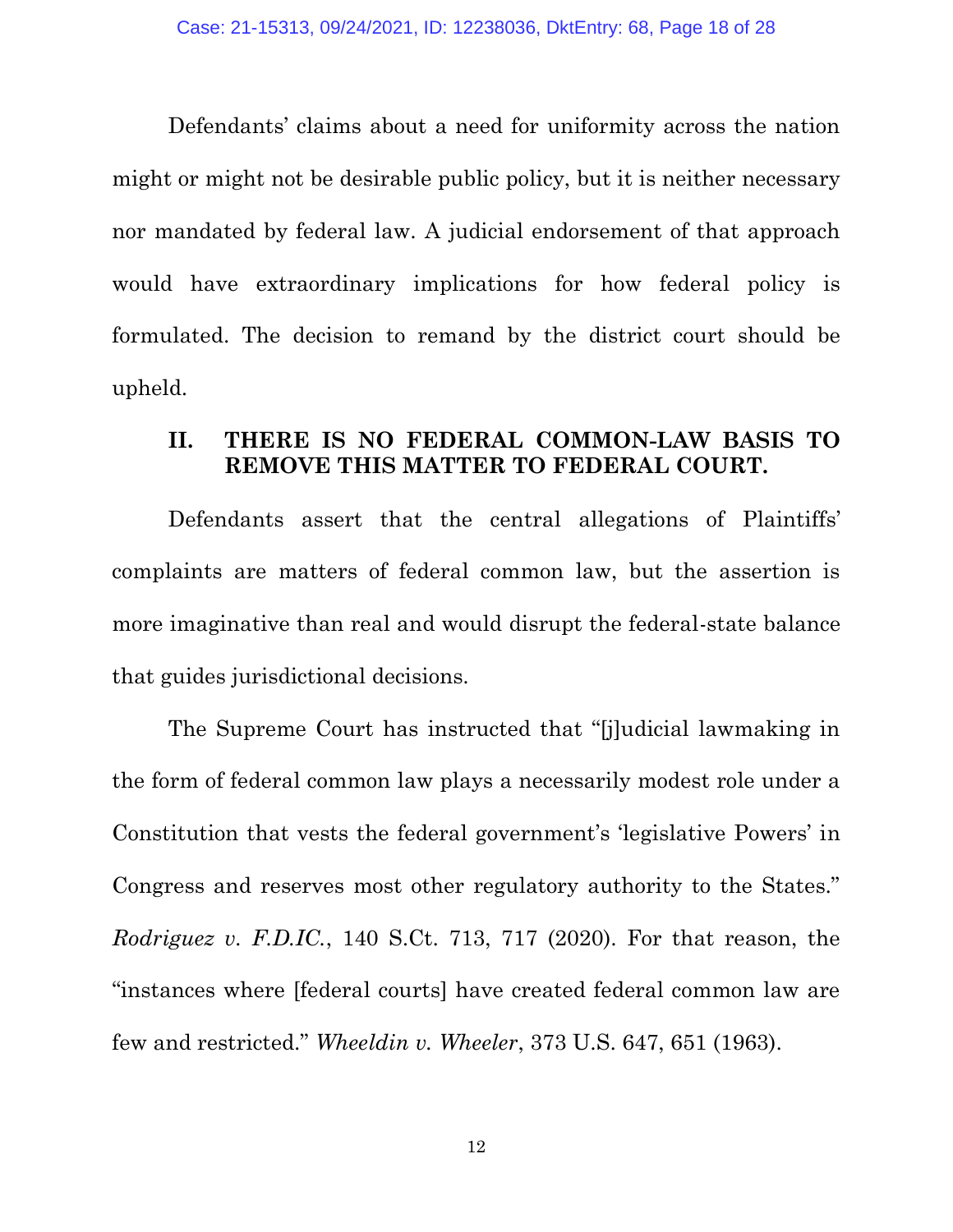Unlike state courts, federal courts have limited authority to declare the common law, "absent some congressional authorization to formulate substantive rules of decision." *Texas Indus., Inc. v. Radcliff Materials, Inc.*, 451 U.S. 630, 641 (1981). That authority generally exists with respect to the "rights and obligations of the United States, interstate and international disputes implicating the conflicting rights of States or our relations with foreign nations,<sup>2</sup> and admiralty cases." Id. (footnotes omitted). It also exists in instances where inherent tribal sovereignty is at issue, *In re Otter Tail Power Co*., 116 F.3d 1207, 1214- 15 (8th Cir. 1997), or where government contract matters impinge on national security, *New SD, Inc. v. Rockwell Int'l Corp*., 79 F.3d 953, 954-55 (9th Cir. 1996). None of these areas of law are implicated by this lawsuit.

Critically, the Supreme Court has noted that recognition of these areas as displacing state law and state-court jurisdiction has no adverse effect on federalism, because, where federal common law applies, there is little risk of intruding upon the "independence of state governments,"

<sup>2</sup> In cordoning off these disputes, the Supreme Court observed that "[m]any of these cases arise from interstate water disputes." *Texas Indus*., 451 U.S. at 641 n.13.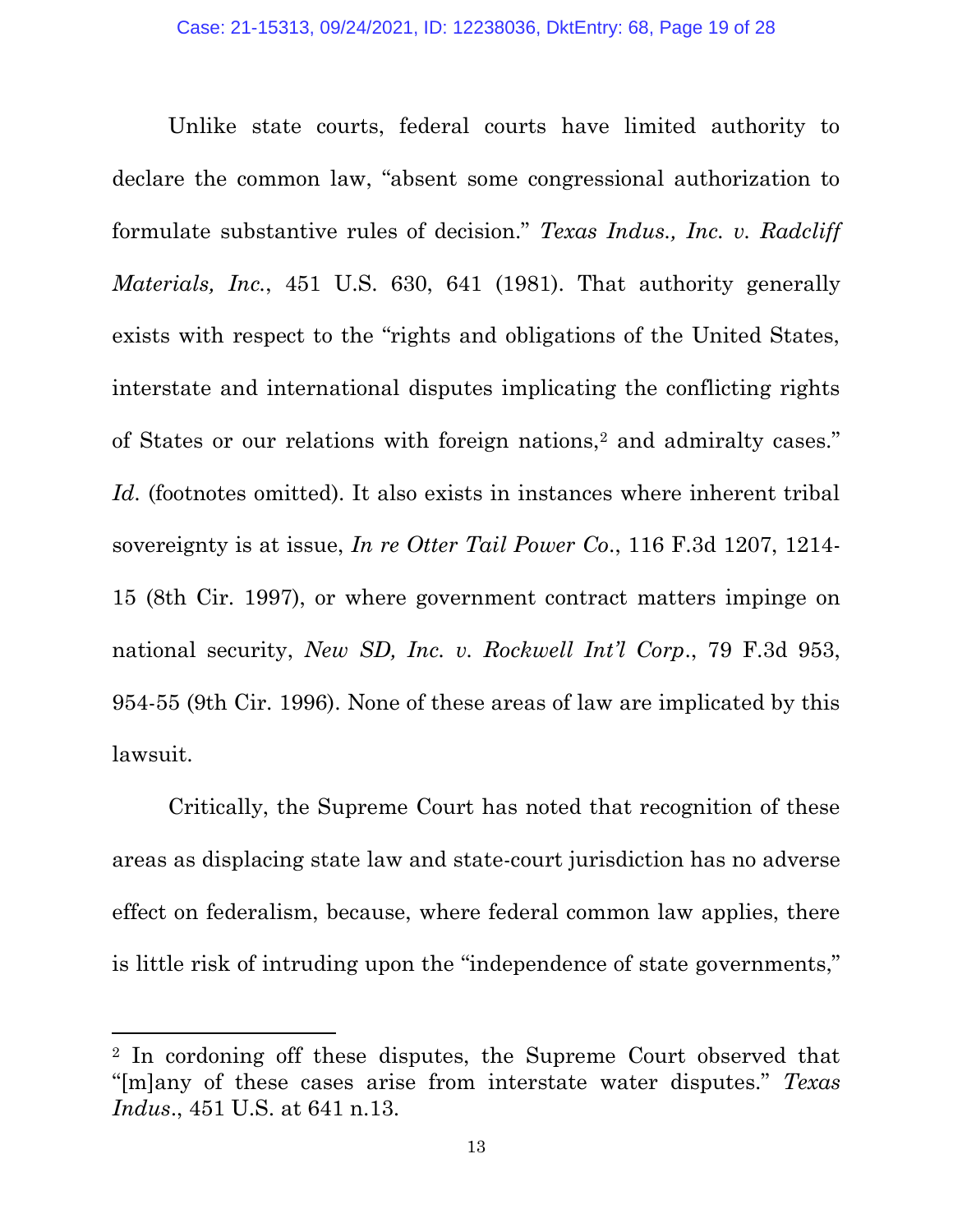as those areas necessarily fall outside state authority. *Holmes Grp., Inc. v. Vornado Air Circulation Sys., Inc.,* 535 U.S. 826, 832 (2002). Therefore, "[i]f state law can be applied, there is no need for federal common law; if federal common law exists, it is because state law cannot be used." *City of Milwaukee v. Illinois*, 451 U.S. 304, 313 n.7 (1981).

There was a time when interstate water pollution was the subject of federal common law, but that ended when Congress enacted the Clean Water Act and supplanted that body of judge-made law. *See Int'l Paper Co. v. Ouellette*, 479 U.S. 481, 487-90 (1987) (describing the judicial and legislative history). The Court in *Ouellette* explained that state public nuisance laws remain a valid basis for lawsuits seeking to abate cross-border pollution. *Id*. at 498-99.

The same pattern of prior federal common law being supplanted by statute occurred with respect to interstate air pollution. In *Am. Elec. Power, Co. v. Connecticut ("AEP")*, 564 U.S. 410, 424 (2011), the Court explained that "the Clean Air Act and the EPA actions it authorizes displace any federal common law right to seek abatement" of emissions. For that reason, "the need for such an unusual exercise of law-making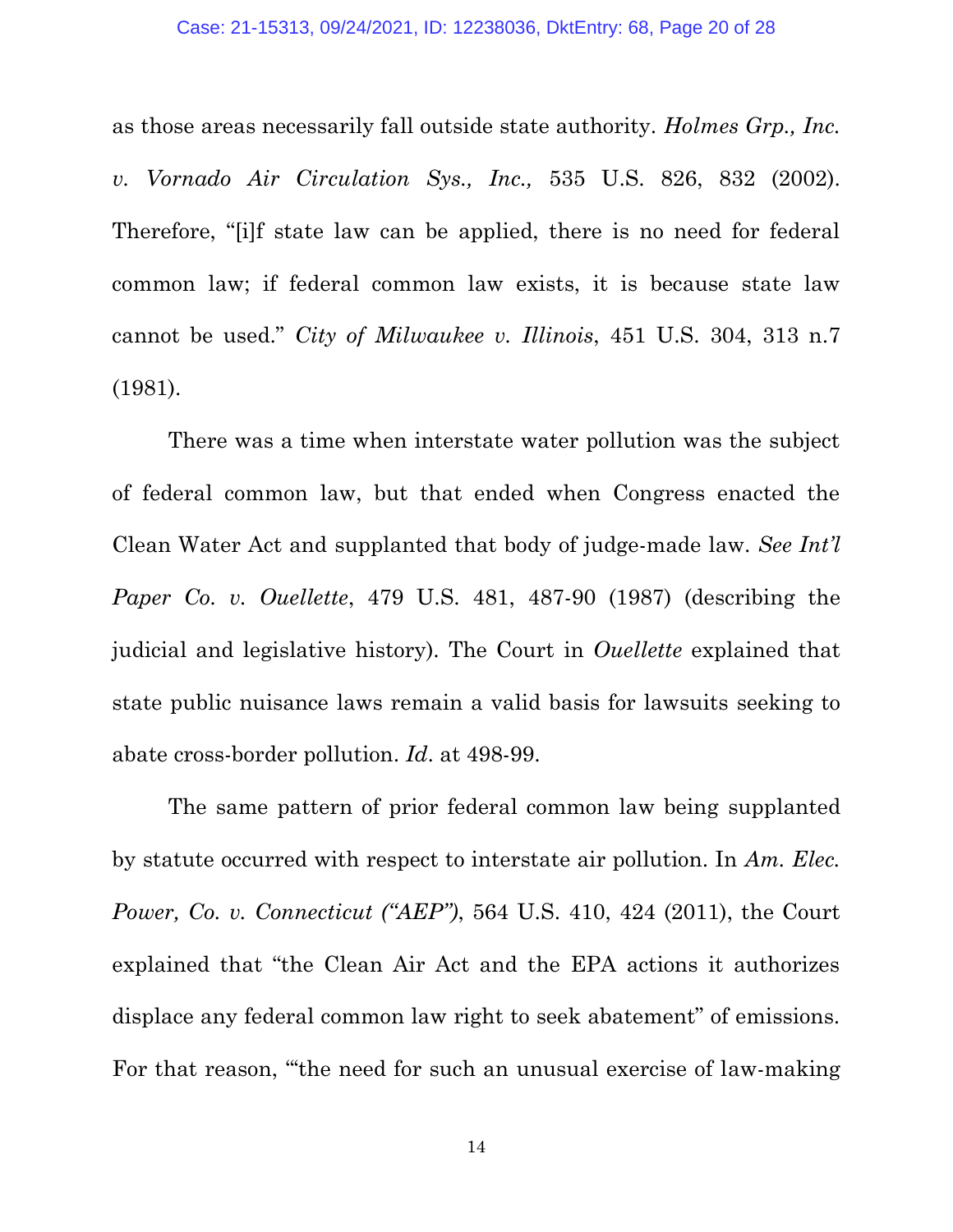by federal courts [has] disappear[ed].'" *Id*. at 423 (quoting *City of Milwaukee*, 451 U.S. at 314). Now, as a function of the Clean Air Act, a federalism-friendly regulatory scheme exists.

Because federal statutory law displaced federal common law, the only relevant question becomes one of ordinary preemption. *See City of Milwaukee*, 451 U.S. at 327-29; *see also AEP*, 564 U.S. at 429 ("In light of our holding that the Clean Air Act displaces federal common law, the availability vel non of a state lawsuit depends, inter alia, on the preemptive effect of the federal Act."); *Merrick v. Diageo Ams. Supply, Inc.*, 805 F.3d 685, 690 (6th Cir. 2015).

If there had been any doubt, Congress, in passing the Clean Air Act, declared that "air pollution prevention (that is, the reduction or elimination, through any measures, of the amount of pollutants produced or created at the source) and air pollution control at its source is the primary responsibility of States and local governments." 42 U.S.C. § 7401(a)(3). It further declared that a "primary goal of this chapter is to encourage or otherwise promote reasonable Federal, State, and local governmental actions, consistent with the provisions of this chapter, for pollution prevention." *Id*. at § 7401(c). That type of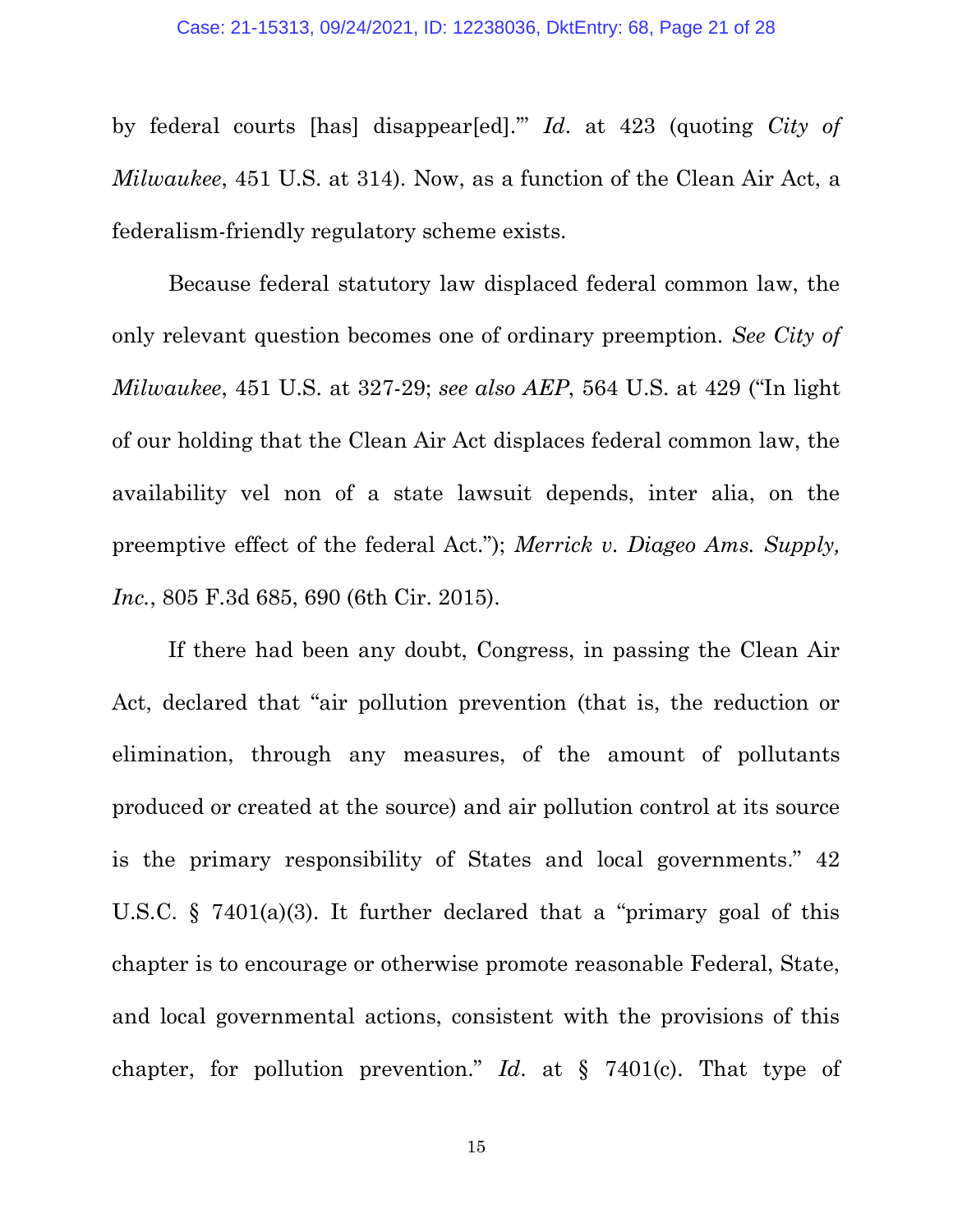cooperative federalism does not inhibit actions like the one brought here by Plaintiffs. And, it does not force state and local government to wait for federal action that has not been forthcoming before it undertakes its own initiatives.

Against an array of federal decisions that similar state law claims "do[ ] not arise under federal law," *see, e.g., City of Oakland v. BP P.L.C*., 960 F.3d 570, 575 (9th Cir.), *amended & superseded on denial of reh'g,* 969 F.3d 895 (9th Cir. 2020), *cert. denied*, 2021 WL 2405350 (Jun. 14, 2021), the Second Circuit recently found that federal common law did apply to a local government's public nuisance claim against fossil fuel companies for climate-related harms. However, that court denied that its decision was incompatible with the seemingly contrary decisions of sister circuits and district courts because *New York filed its case in federal court* and the issue before them was not federal removal. *City of New York v. Chevron Corp*., 993 F.3d 81, 94 (2d Cir. 2021). Based on the city's invocation of federal subject-matter jurisdiction from the outset, the Second Circuit deemed itself "free to consider the Producers' preemption defense on its own terms, not under the heightened standard unique to the removability inquiry." *Id*. That explanation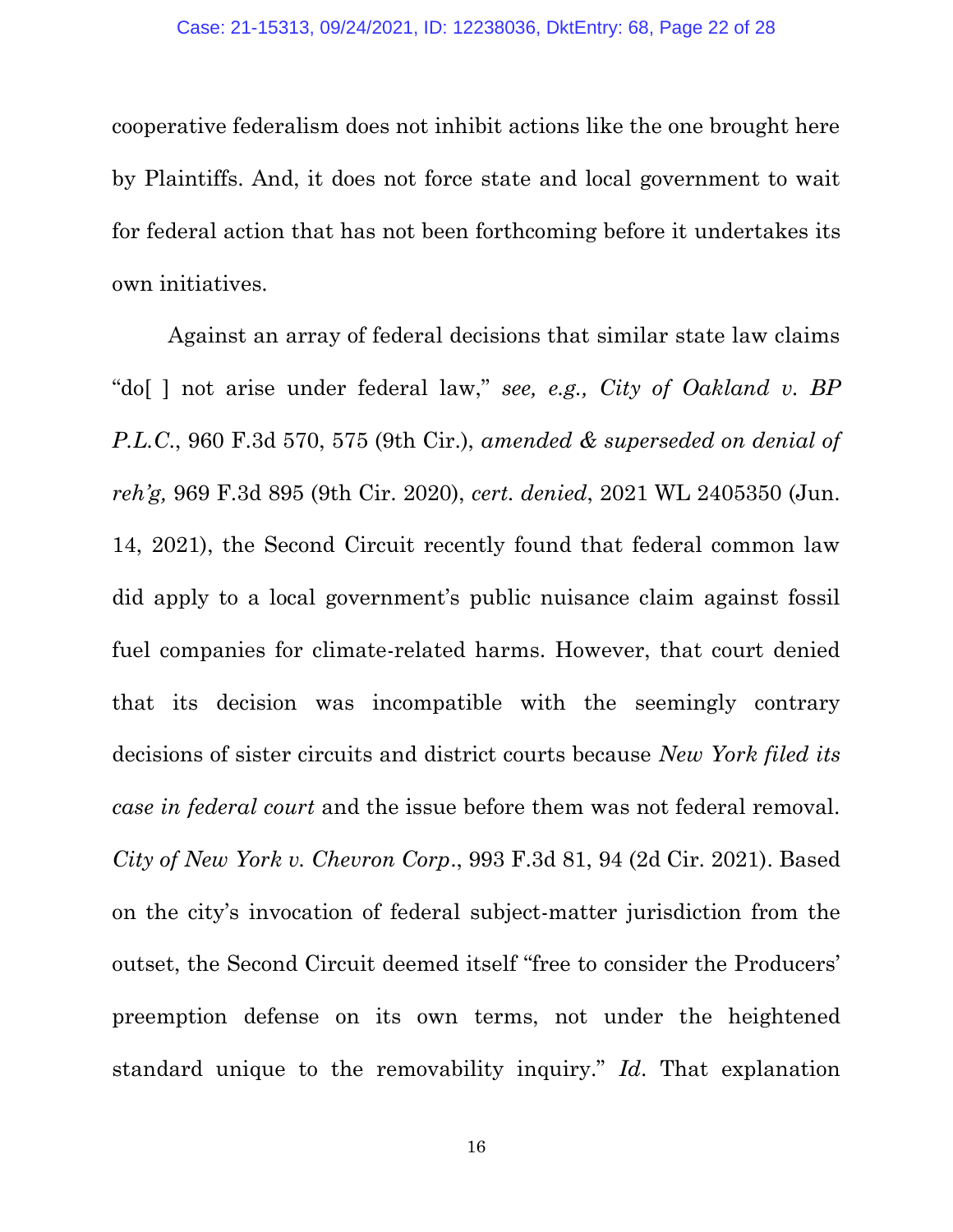suggests that the Second Circuit would remand if it were in this Court's shoes.

Tellingly, on the preemption issue, the Second Circuit agreed that New York was not "seeking to impose a standard of care or emission restrictions on the Producers." *Id*. at 93. If it had, the lawsuit would have run into express preemption. *See* 42 U.S.C. § 7543(a). However, the court then equated New York's prayer for damages caused by fossil fuel emissions to constitute something "even more ambitious," ascribing to the damages request liability for emissions "no matter where in the world those emissions were released (or who released them). *City of New York*, 993 F.3d at 93.

The court should not have projected damages to a global pool of emissions sources. Still, even if proper, it should not have been fatal to the expansive cause of action imagined by the court. Defendants would still only be responsible for harm proximately caused by them. A proximate cause must only be "substantial enough and close enough to the harm to be recognized by law, [and] a given proximate cause need not be, and frequently is not, the exclusive proximate cause of harm." *Sosa v. Alvarez-Machain*, 542 U.S. 692, 704 (2004). *See also* W. Page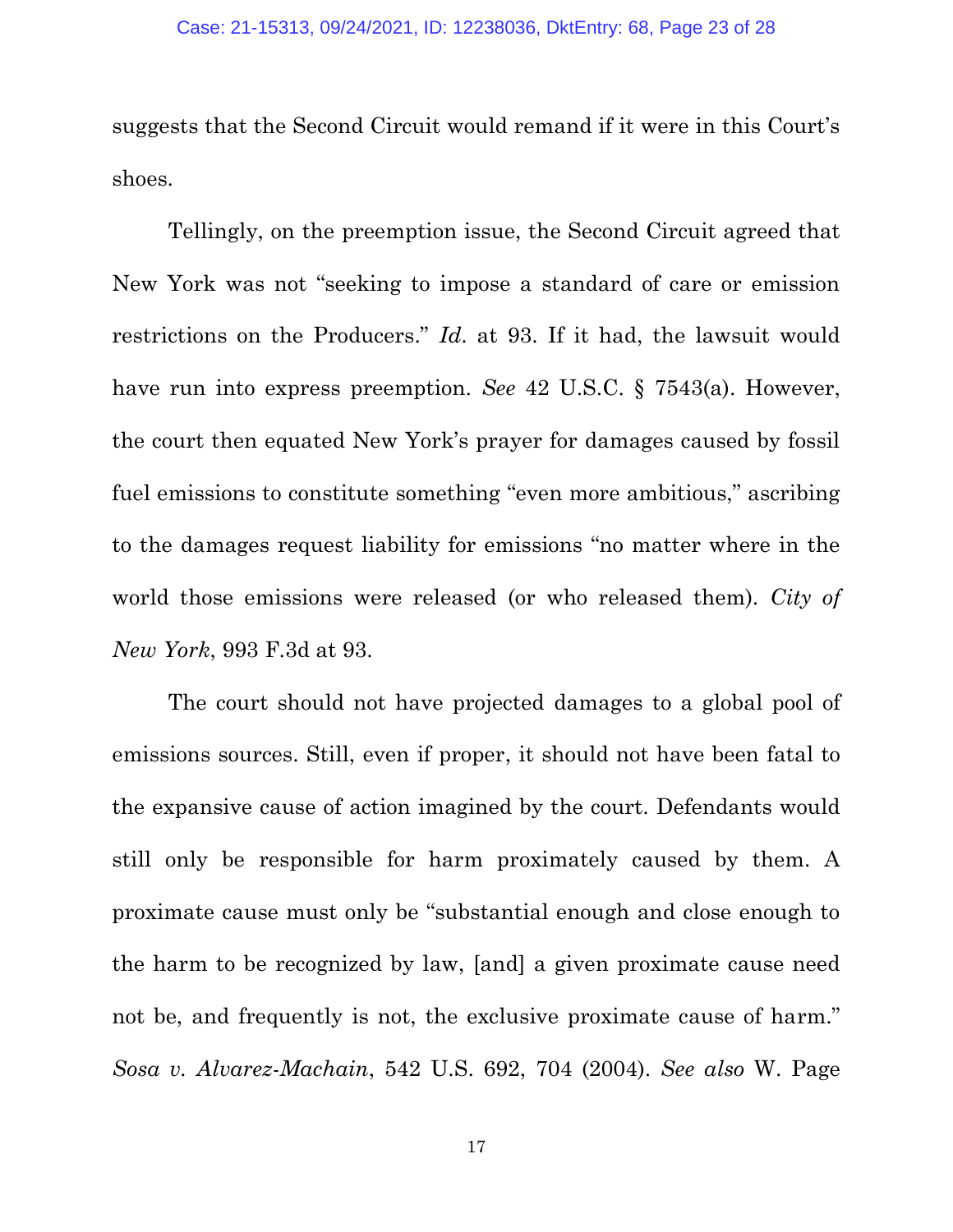Keeton *et al*., Prosser and Keeton on the Law of Torts § 41, at 268 (5th ed. 1984) ("If the defendant's conduct was a substantial factor in causing the plaintiff's injury, it follows that *he will not be absolved from liability merely because other causes have contributed to the result, since such causes, innumerable, are always present*." (emphasis added)). Proximate cause provides a tool through which causation is not stretched to the breaking point while assuring that liability is consonant with "what justice demands." *Holmes v. Sec. Investor Prot. Corp*., 503 U.S. 258, 268 (1992).

The question of whether and which emissions caused the harm New York alleged should not have been resolved by the Second Circuit as it did, through projection, but instead is properly an issue reserved for the factfinder. *Exxon Co., U.S.A. v. Sofec, Inc.*, 517 U.S. 830, 840-41 (1996). *See also Milwaukee & St. Paul Ry. Co. v. Kellogg*, 94 U.S. 469, 474 (1876) ("the proximate cause of an injury is ordinarily a question for the jury. It is not a question of science or of legal knowledge. It is to be determined as a fact, in view of the circumstances of fact attending it.")

In addition, lawsuits regularly name defendants who are not found liable, assert causes of action that do not succeed, and plead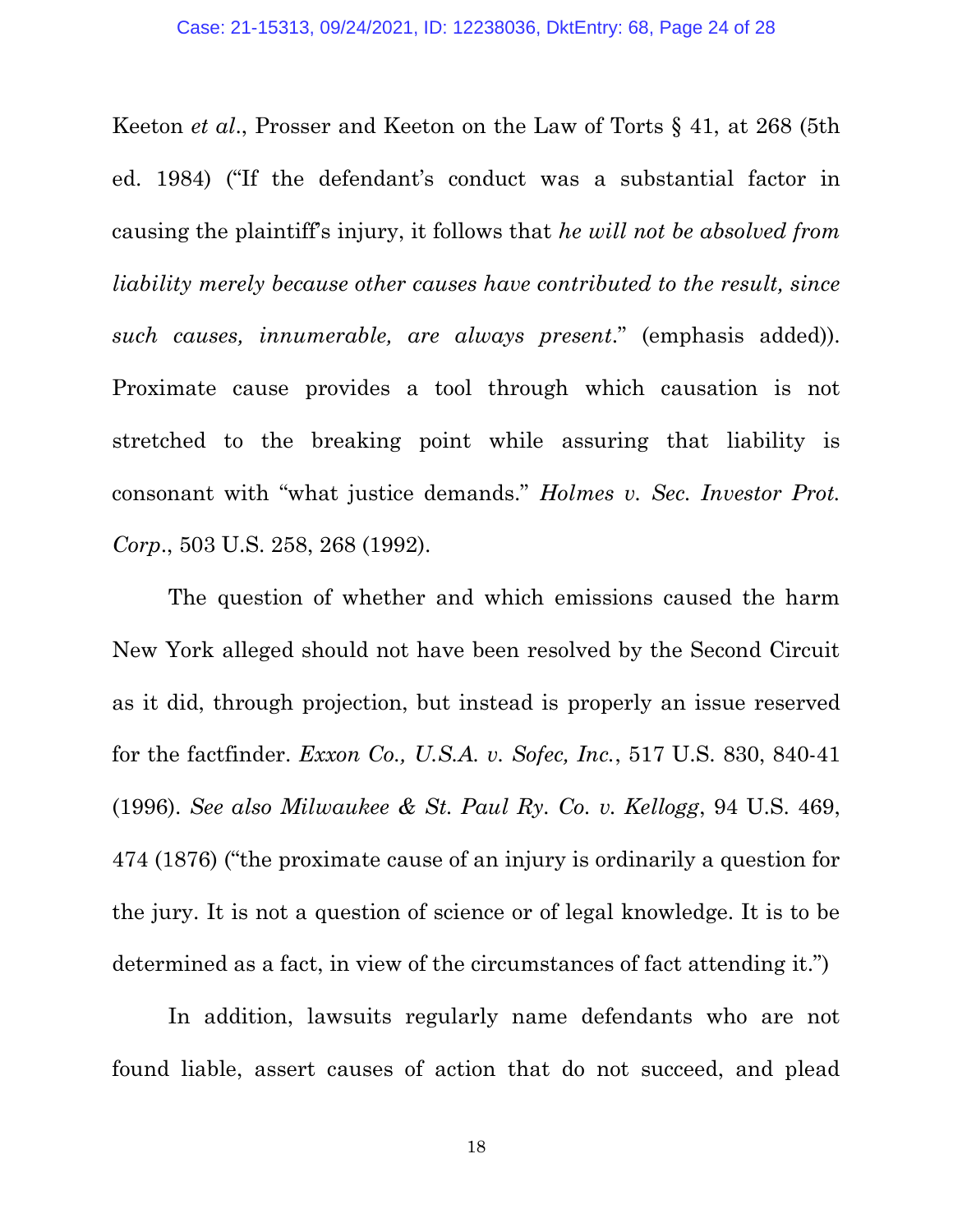damages that may be, in part, denied. Doing so is not a bar to a lawsuit because courts have ample tools to assure that damages are the product of appropriate evidence, rather than an overreach or speculation. *See Bigelow v. RKO Radio Pictures*, 327 U.S. 251, 264 (1946).

In this case, though, there is no warrant to speculate on liability outside the four corners of what is pleaded. When cabined to the actual pleadings, there can be no preemption of the type the Second Circuit speculated might exist because federal law does not address either climate change adaptation damages or Defendants' product design and marketing activities. In addition, because "a case may not be removed to federal court on the basis of a federal defense, including the defense of preemption," *Franchise Tax Bd. v. Constr. Laborers Vacation Tr. for S. California*, 463 U.S. 1, 14 (1983), any other issues of preemption must be committed to state-court determination, *see id*. at 7, as even the Second Circuit acknowledged. *See City of New York*, 993 F.3d at 94-95.

#### **CONCLUSION**

For the foregoing reasons, Local Government *Amici* urge this Court to affirm the district court's Order Granting Motions to Remand.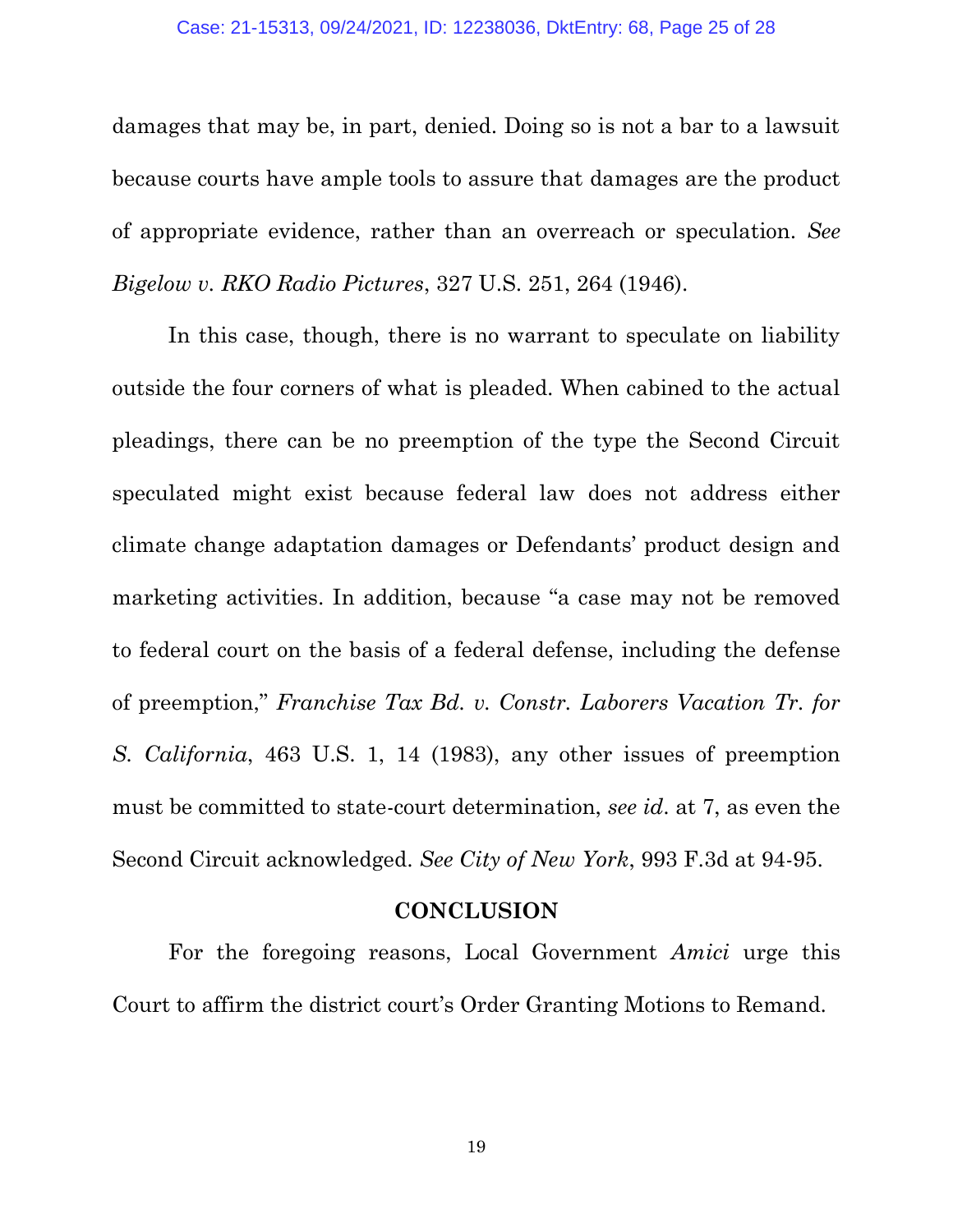Dated: September 24, 2021 Respectfully submitted,

## s/ *Robert S. Peck*

Robert S. Peck CENTER FOR CONSTITUTIONAL LITIGATION, P.C. 2117 Leroy Place, N.W. Washington, DC 20008 Tel. (202) 944-2874 robert.peck@cclfirm.com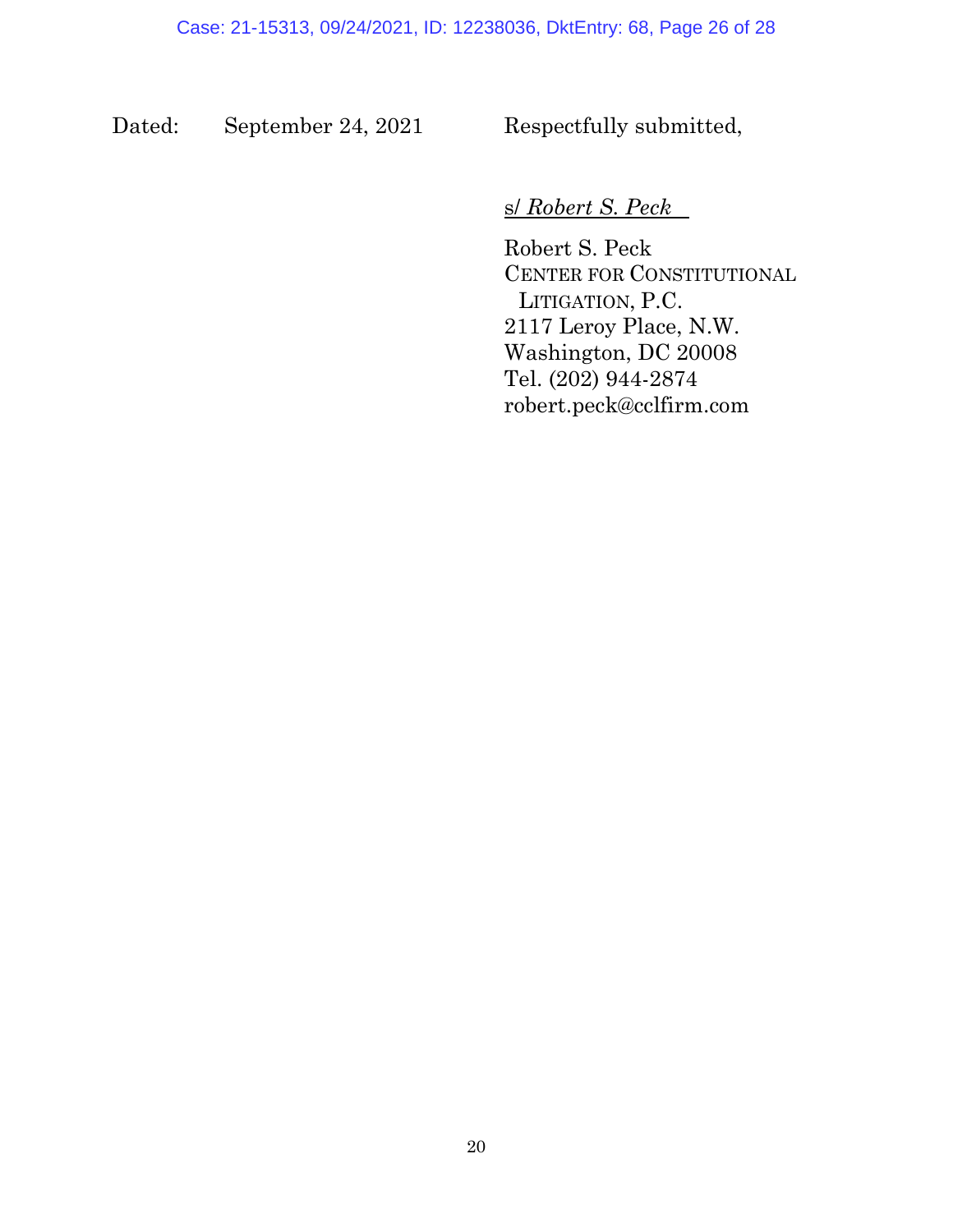## **CERTIFICATE OF SERVICE**

I hereby certify that on September 24, 2021, I electronically filed the foregoing brief with the Clerk of the Court for the United States Court of Appeals for the Fourth Circuit by using the appellate CM/ECF system. Participants in the case are registered CM/ECF users, and service will be accomplished by the appellate CM/ECF system.

Dated: September 24, 2021 s/ *Robert S. Peck* 

Robert S. Peck *Counsel for Amici Curiae*